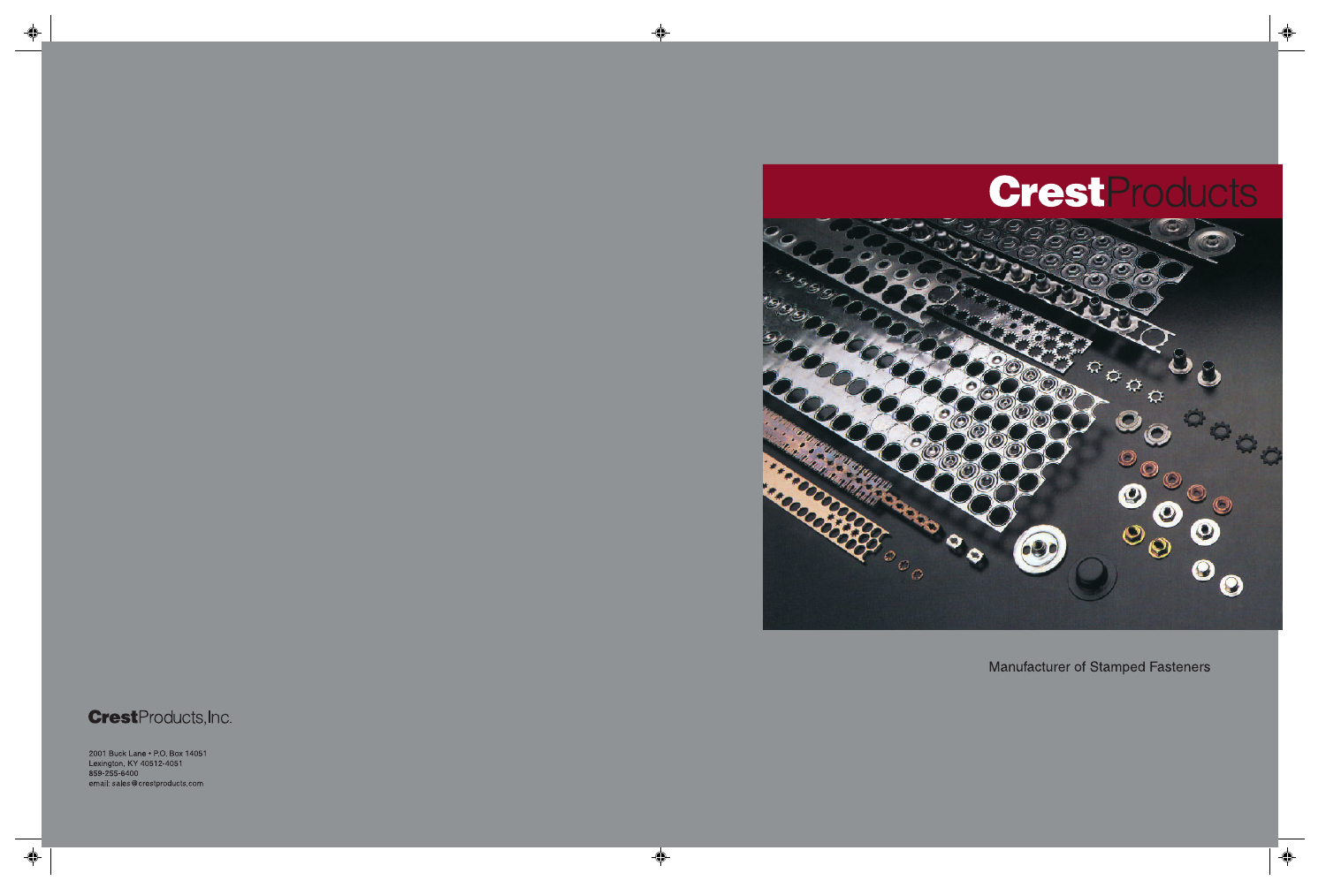

### **COMMITMENT TO CUSTOMER SATISFACTION**

Since 1950, Crest Products has been dedicated to meeting our customer requirements and exceeding their expectations. This commitment requires the best technology, the best equipment and the best quality. The commitment is supported by the extensive investment in the areas of **Design, Tooling, Production** and **Quality**.

### **DESIGN**

- CAD design of progressive stamping dies
- Product development using AUTOCAD drawing and modeling software
- Two-shift engineering department



### **TOOLING**

- In-house build and maintenance of all tools
- State-of-the-art CNC milling, NC wire, sinking and grinding machines and EDM
- New product development support including prototypes
- Three-shift tooling department



### **PRODUCTION**

- High-speed presses from 20 to 200 tons
- In-house heat-treating
- In-house mechanical and electro zinc plating
- Secondary machines for tapping and assembly



#### **QUALITY**

- ISO 9002/QS9000 Registration
- In-house state-of-the-art inspection and testing equipment
- Capabilities include hardness testing, plating thickness and salt-spray resistance, on-line computerized statistical analysis, a full scale metrology system and metallurgical analysis

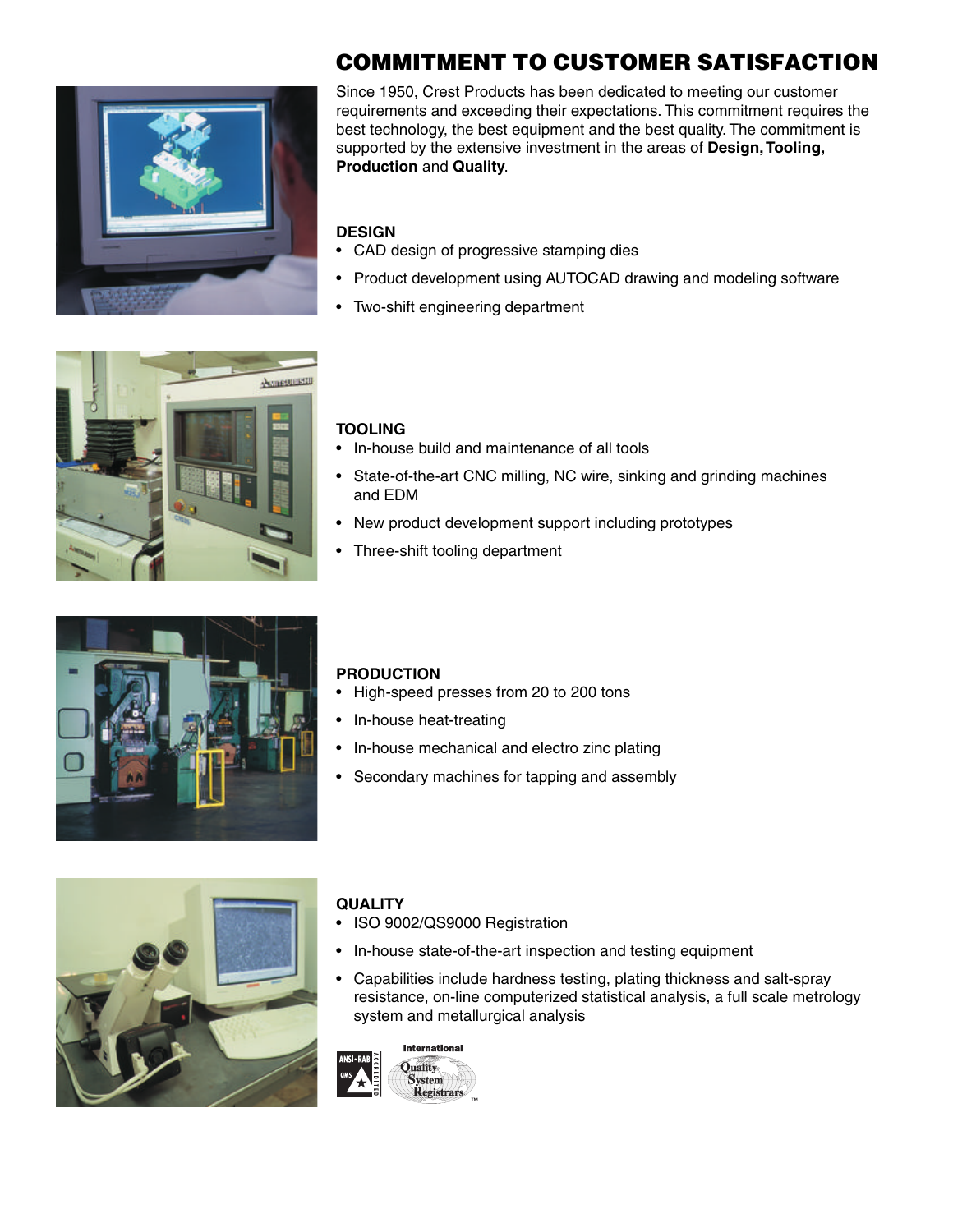### **CREST PRODUCTS STANDARD PRODUCT LINE**

|              | <b>EXTERNAL TOOTH LOCK WASHER (LWE)</b>                | $\mathbf{2}$            |
|--------------|--------------------------------------------------------|-------------------------|
|              | <b>INTERNAL TOOTH LOCK WASHER (LW)</b>                 | $\overline{\mathbf{2}}$ |
|              | WING NUT (WN)                                          | 4                       |
|              | <b>ACORN (A)</b>                                       | 4                       |
|              | <b>PUSH-ON BOLT RETAINER (PB)</b>                      | 4                       |
|              | <b>REGULAR LOCKNUT (C)</b>                             | $6\phantom{1}6$         |
| {}           | <b>REGULAR WASHER LOCKNUT (W)</b>                      | 8                       |
|              | <b>WAVY WASHER LOCKNUT (WW)</b>                        | 8                       |
|              | <b>GROUNDING WASHER LOCKNUT (WG)</b>                   | 10                      |
|              | <b>DEPRESSED WASHER LOCKNUT (WD)</b>                   | 10                      |
|              | <b>INVERTED WASHER LOCKNUT (DE)</b>                    | 10                      |
|              | PUSH-ON HAT FASTENER (HP)                              | 12                      |
|              | <b>PUSH-ON RETAINER FASTENER (P)</b>                   | 12                      |
|              | SELF-THREADING LOCKNUTS AND WASHERS (SC, SW, SWW, SWI) | 14                      |
| $\mathbb{Z}$ | <b>ADDITIONAL PRODUCTS</b>                             | 16                      |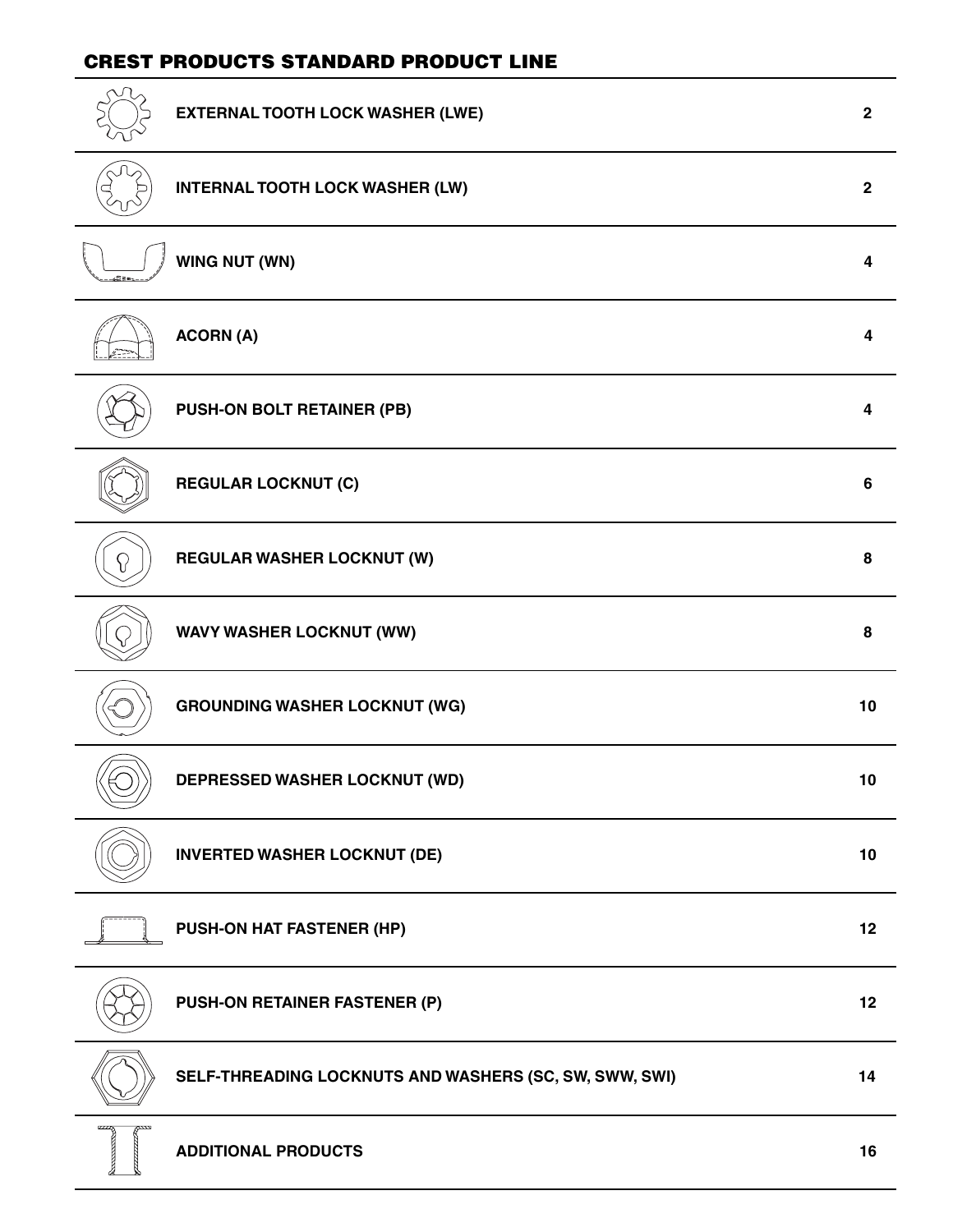



**Internal Tooth Lock Washer**

# **LOCK WASHERS**

### **EXTERNAL TOOTH LOCK WASHER (LWE)**

External tooth lock washers provide greater torsional resistance because the teeth are on the largest radius. They should be used with fasteners having heads large enough to cover the exposed teeth.

### **INTERNAL TOOTH LOCK WASHER (LW)**

Internal tooth lock washers are recommended for use with small-head screws or nuts. They present a neater appearance when teeth are covered by the fastener. With the teeth on the inner radius, the danger of snagging or catching is eliminated.

**Load Distribution -** Crest Products tooth lock washers have a precise configuration which provides contact with all teeth, distributing load and pressure evenly. The teeth work well on metal, but will mar painted or shiny surfaces. Twisted tooth lock washers should not be used on plastic surfaces.

**Eliminates Back-Off -** Crest Products tooth lock washers bite tight and flex under the load to cushion assemblies against vibration, jolt, and stress. As vibration increases, the teeth bite deeper–causing them to lock even tighter.

**Low Profile -** Crest Products tooth lock washers are thin, and can be used when a low screw head profile is needed.

### **MATERIAL**

Crest Products tooth lock washers are fabricated from SAE 1050 spring steel and are available in our standard finishes. Crest Products tooth lock washers are also available in phosphorous bronze, 302 and 410 stainless steel.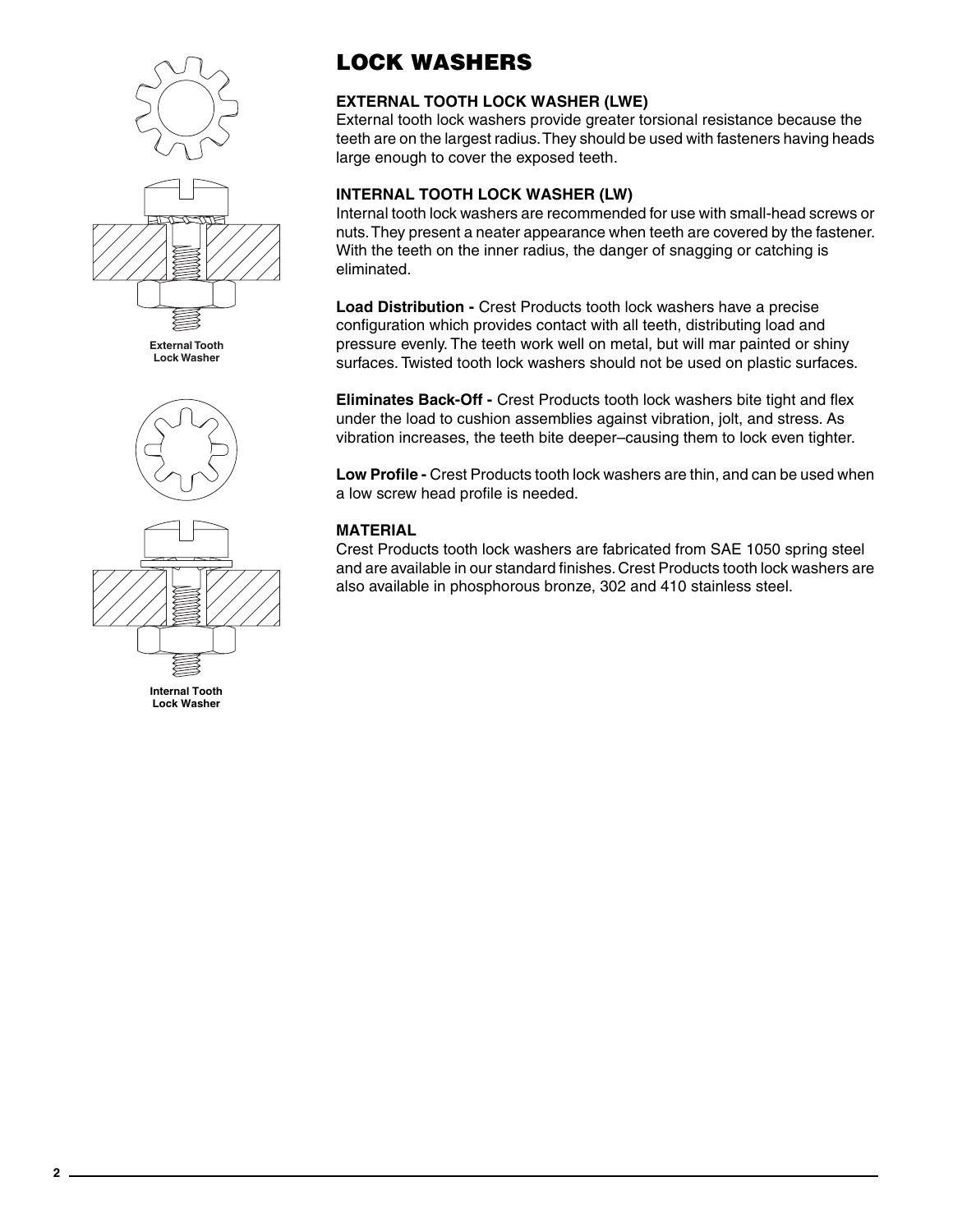#### **EXTERNAL TOOTH LOCK WASHER**

| Part No.   | <b>Stud</b><br><b>Size</b> | ID<br>A | <b>OD</b><br>в | TK<br>С | <b>HT</b><br>D | <b>Box</b><br>Quantity | Approx.<br>Wgt./M |
|------------|----------------------------|---------|----------------|---------|----------------|------------------------|-------------------|
| LWE631     | 6                          | .145    | .313           | .020    | .040           | 125M                   | .2                |
| LWE837-2   | 8                          | .172    | .375           | .020    | .040           | 85M                    | .3                |
| LWE1040-2  | 10                         | .200    | .400           | .022    | .044           | 75M                    | $\cdot$           |
| LWE1450-2  | 1/4                        | .260    | .500           | .025    | .050           | 45M                    | .7                |
| LWE51659-2 | 5/16                       | .323    | .594           | .030    | .060           | 25M                    | .9                |
| LWE3868    | 3/8                        | .390    | .688           | .035    | .070           | 15M                    | 1.5               |
| LWE41768   | 13/32                      | .410    | .688           | .035    | .070           | 15M                    | 1.4               |
| LWE71675   | 7/16                       | .455    | .750           | .035    | .070           | 13M                    | 1.6               |
| LWE1288-12 | 1/2                        | .520    | .890           | .040    | .080           | 8M                     | 2.6               |
| LWE58105   | 5/8                        | .650    | 1.058          | .045    | .080           | 5M                     | 4.5               |
| LWEM1447-2 | M6                         | 6.35    | 11.89          | 0.63    | 1.27           | 45M                    | .5                |



**External Tooth Lock Washer**

### **INTERNAL TOOTH LOCK WASHER**

| Part No.        | <b>Stud</b><br><b>Size</b> | ID<br>A | OD<br>в | <b>TK</b><br>C | <b>HT</b><br>D | <b>Box</b><br>Quantity | Approx.<br>Wgt./M |
|-----------------|----------------------------|---------|---------|----------------|----------------|------------------------|-------------------|
| LW218           | $\overline{2}$             | .092    | .180    | .013           | .025           | 650M                   | .05               |
| LW426           | 4                          | .121    | .260    | .015           | .032           | 250M                   | $\cdot$ 1         |
| LW628           | 6                          | .148    | .283    | .018           | .038           | 200M                   | $\overline{2}$    |
| LW828           | 8                          | .167    | .283    | .018           | .036           | 200M                   | $\overline{2}$    |
| LW833           | 8                          | .171    | .330    | .020           | .041           | 125M                   | .3                |
| LW1037          | 10                         | .199    | .375    | .022           | .044           | 75M                    | $\overline{A}$    |
| LW1037-20       | 10                         | .199    | .375    | .020           | .045           | 75M                    | .4                |
| LW1440          | 1/4                        | .260    | .402    | .022           | .044           | 80M                    | .3                |
| LW1447          | 1/4                        | .260    | .470    | .025           | .050           | 50M                    | $\overline{7}$    |
| LW3850          | 3/8                        | .389    | .500    | .022           | .044           | 50M                    | $\overline{7}$    |
| LW3868          | 3/8                        | .389    | .687    | .035           | .070           | 15M                    | 1.7               |
| LW3874          | 3/8                        | .390    | .740    | .045           | .080           | 13M                    | 3.0               |
| LW51660         | 5/16                       | .329    | .601    | .030           | .060           | 25M                    | 1.3               |
| LW71679         | 7/16                       | .450    | .780    | .035           | .070           | 13M                    | 2.1               |
| LW1286          | 1/2                        | .520    | .875    | .040           | .080           | 8M                     | 3.3               |
| LW58105         | 5/8                        | .650    | 1.055   | .045           | .090           | 5M                     | 5.1               |
| <b>LW14SP76</b> | 1/4SP                      | .555    | .765    | .025           | .050           | 18M                    | 1.1               |
| LW14SP76-30     | 1/4SP                      | .555    | .765    | .030           | .050           | 15M                    | 1.3               |
| <b>LW18SP38</b> | 1/8SP                      | .380    | .605    | .020           | .050           | 25M                    | $\overline{7}$    |
| LW18SP60        | 1/8SP                      | .418    | .605    | .020           | .040           | 35M                    | .6                |
| <b>LW18SP67</b> | 1/8SP                      | .415    | .670    | .020           | .040           | 27M                    | 1.0               |
| LWM6313         | M <sub>6</sub>             | 6.60    | 13.00   | 1.02           | 1.79           | 100M                   | 1.4               |

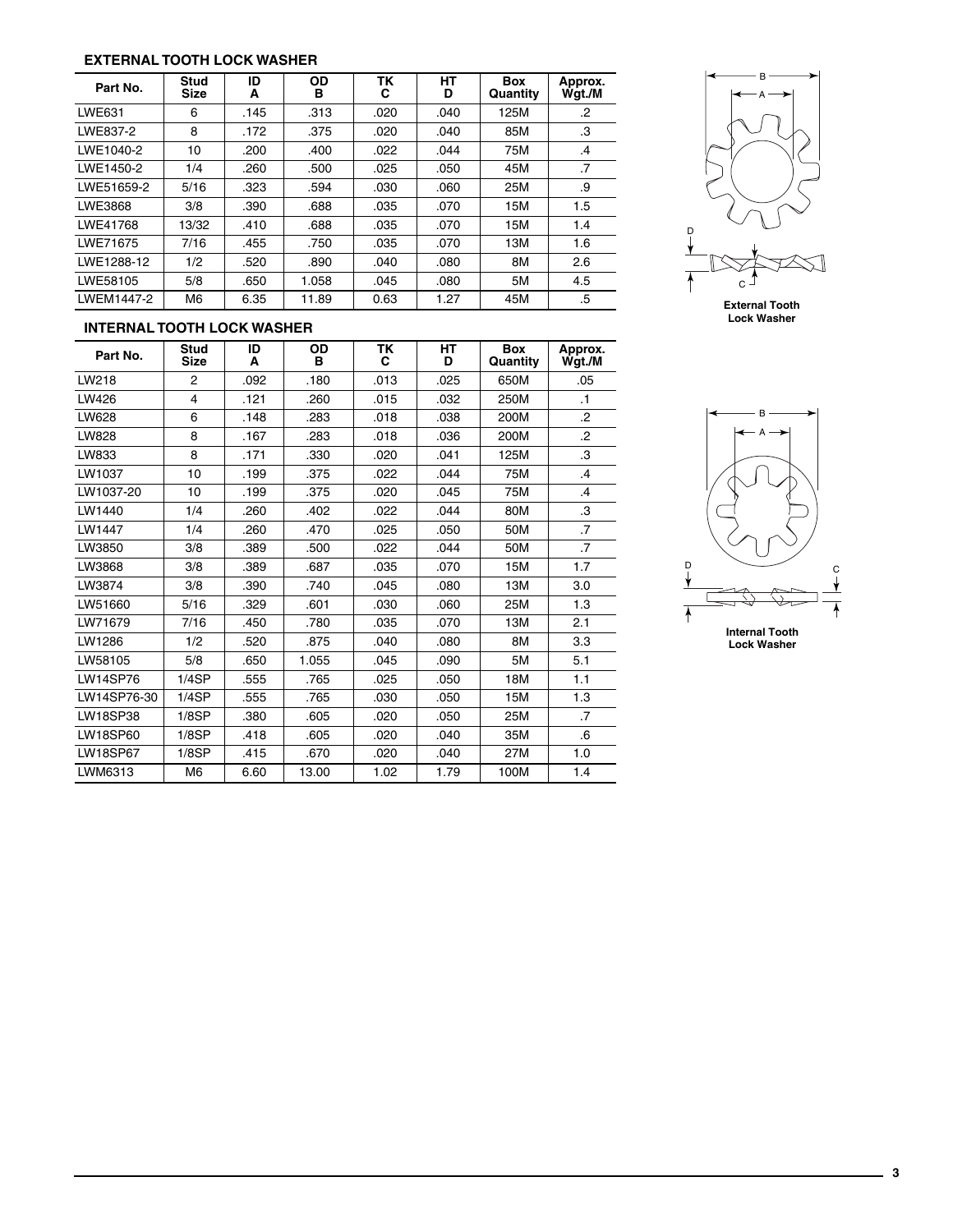



# **WING NUT (WN)**

**Convenience of Finger Tightening**

**Locking Action -** Provides vibration resistance, locking action.

**Mar-Proof -** The bearing surface of the wing nut is quite large, and in most instances will not mar the surface.

The Crest Products wing nut is used in many types of products, such as toys, lawnmowers, and automobiles. Crest Products wing nuts are ideal for products which are shipped knock-down since the fasteners are easily applied by the end user.

# **ACORN (A)**

**Stay Tight -** Crest Products acorn locknuts stay tight without the use of lock washers.





The closed top design provides a neat appearance. This design also prevents snagging on bolt ends.

The open top design permits wider tolerances of screw length through the open end of the acorn. The petals of the open end acorn grip the screw thread, offering some prevailing torque. This is useful when the nut is exposed to "no load" applications, for example in assemblies for children's toys.



# **PUSH-ON BOLT RETAINER (PB)**

### **USE**

In assembly applications when screws or bolts need to be retained in position *before* a nut is positioned and tightened.

### **ADVANTAGES**

Retainer slip onto screws or bolts with minimal effort.

The screw or bolt is retained tightly and will not push out of the hole when the nut is started.

### **EXAMPLE**

Screws are placed in position through plastic fender skirts and held in position by the push-on bolt retainer during shipment. On the assembly line the skirt is already loaded with screws permitting fast screw and hole assignment.

### **MATERIAL**

Crest acorn, wing locknuts and bolt retainers are stamped from SAE 1050 spring steel-hardened, tempered and plated with any of our standard finishes. Other materials are available.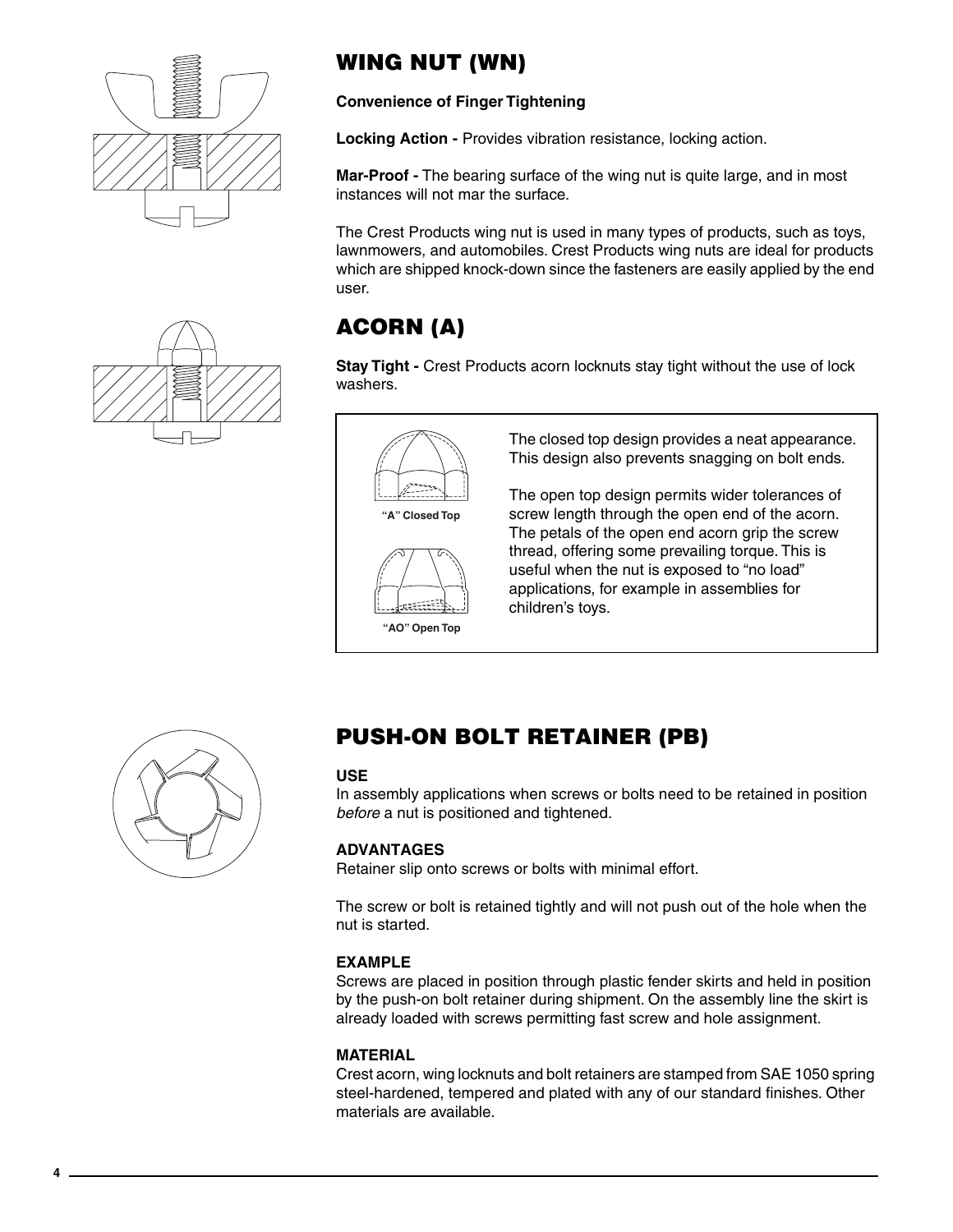#### **WING NUT**

| Part No. | Stud<br><b>Size</b> | Width<br>А | <b>Across</b><br><b>Corners B</b> | HТ<br>C | ΤK<br>D | <b>Box</b><br>Quantity | Approx.<br>Wgt./M |
|----------|---------------------|------------|-----------------------------------|---------|---------|------------------------|-------------------|
| WN83240  | 8-32                | 13/32      | .812                              | .335    | .013    | 9M                     | 1.6               |
| WN102443 | $10 - 24$           | 7/16       | .875                              | .375    | .017    | 8M                     | 2.3               |
| WN103243 | $10-32$             | 7/16       | .875                              | .375    | .017    | 8.5M                   | 2.4               |
| WN142053 | $1/4 - 20$          | 17/32      | 1.062                             | .404    | .018    | 5M                     | 3.5               |



#### **ACORN**

| Part No. | <b>Stud</b><br><b>Size</b> | Hex<br><b>Width A</b> | <b>Across</b><br><b>Corners B</b> | HT<br>С | ΤK<br>D | <b>Box</b><br>Quantity | Approx.<br>Wgt./M |
|----------|----------------------------|-----------------------|-----------------------------------|---------|---------|------------------------|-------------------|
| A83234   | $8-32$                     | 11/32                 | .397                              | .304    | .013    | 15M                    | 1.3               |
| A102437  | $10 - 24$                  | 3/8                   | .421                              | .324    | .017    | 12.5M                  | 2.1               |
| A103237  | $10-32$                    | 3/8                   | .421                              | .324    | .015    | 14M                    | 1.8               |
| AO83234  | $8-32$                     | 11/32                 | .397                              | .257    | .013    | 15M                    | 1.3               |
| AO102437 | $10-24$                    | 3/8                   | .421                              | .268    | .017    | 12M                    | 2.1               |
| AO103237 | 10-32                      | 3/8                   | .421                              | .268    | .015    | 5M                     | 1.8               |



### **PUSH-ON BOLT RETAINER**

| Part No.     | <b>Stud Size</b> | OD<br>A | TK<br>в | HT<br>C | <b>Box</b><br>Quantity | Approx.<br>Wgt./M |
|--------------|------------------|---------|---------|---------|------------------------|-------------------|
| PB837-10     | 8                | .375    | .015    | .049    | 99M                    | .3                |
| PB25050-10   | 1/4              | .500    | .010    | .086    | 30M                    | .5                |
| PB31262-13   | 5/16             | .625    | .013    | .082    | 20M                    | .8                |
| PB31262-18   | 5/16             | .625    | .018    | .084    | 25M                    | 1.2               |
| PB37578-15   | 3/8              | .780    | .015    | .093    | 20M                    | 1.7               |
| PB43785-15   | 7/16             | .843    | .015    | .104    | 10M                    | 1.7               |
| PB50094-15   | 1/2              | .938    | .015    | .122    | 5M                     | 2.2               |
| PB56298-15   | 9/16             | .979    | .015    | .128    | 5M                     | 2.3               |
| PB56299-15   | 9/16             | .984    | .015    | .150    | 5M                     | 2.3               |
| PBM6129-10   | M <sub>6</sub>   | 12.70   | 0.25    | 2.18    | 30M                    | .5                |
| PBM6160-10   | M <sub>6</sub>   | 15.70   | 0.25    | 2.01    | 20M                    | 1.0               |
| PBM63127-10  | M6.3             | 12.70   | 0.25    | 1.98    | 40M                    | .5                |
| PBM8159-13   | M <sub>8</sub>   | 15.87   | 0.33    | 2.11    | 20M                    | .9                |
| PBM1020-15   | M <sub>10</sub>  | 19.81   | 0.38    | 2.41    | 5M                     | 1.6               |
| PBM1221-15   | M <sub>12</sub>  | 21.41   | 0.38    | 2.62    | 10M                    | 1.8               |
| PBM1221-15-1 | M <sub>12</sub>  | 21.46   | 0.38    | 2.95    | 8M                     | 1.8               |
| PBM1435-15-1 | M <sub>14</sub>  | 35.00   | 0.38    | 3.30    | 1M                     | 5.2               |

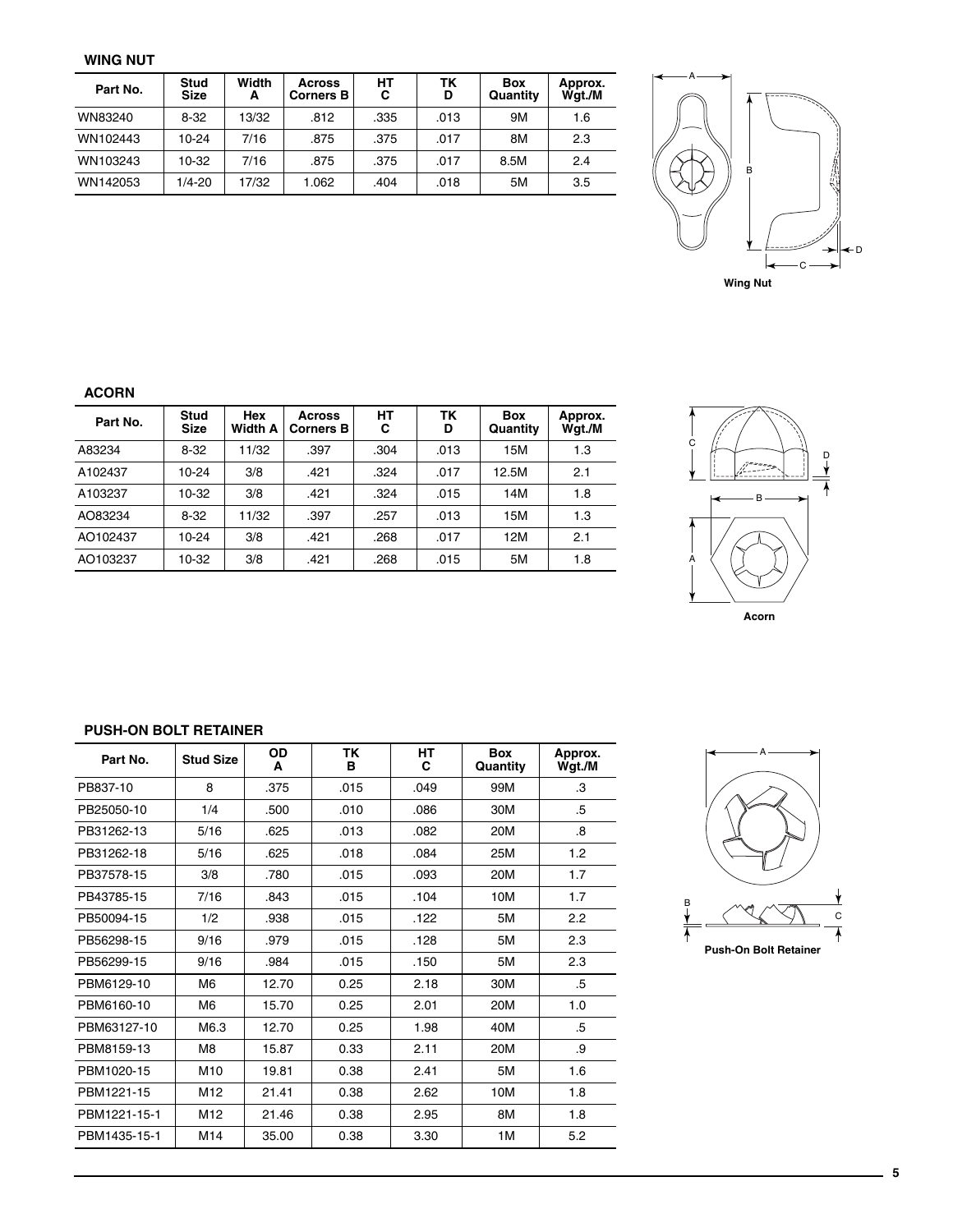### **REGULAR LOCKNUT (C)**



**Minimal Space -** Crest Products regular locknuts require minimal space for installation.

**Internal Wrenching -** Crest Products regular locknuts allow internal wrenching when space is too restrictive for external driving.

**Eliminates Back-Off -** Crest Products locking action eliminates back-off due to vibratory and/or thermal stress.

- Spring Forces are exerted upward against bolt threads and downward against the assembly.
- Spring forces are exerted inward, gripping the root of the bolt thread.
- Crest Products locknuts may be removed and reused as long as the thread engaging portion has not been flattened by excessive tightening.

Crest Products regular locknuts are found in a variety of applications. They are used by themselves in light duty components such as holding switches to panels or keeping nameplates in position (Figure A). Crest Products regular locknuts can be used in conjunction with a solid nut as a locking "jam" nut (Figure B).

### **MATERIAL**

SAE 1050 spring steel-hardened, tempered and plated with any standard finish. Some locknuts may be supplied in other materials upon special request.

### **SINGLE-THREAD LOCKNUT**

Due to their unique design, both the regular and the washer style single-thread locknuts provide vibration-proof, double-locking action.

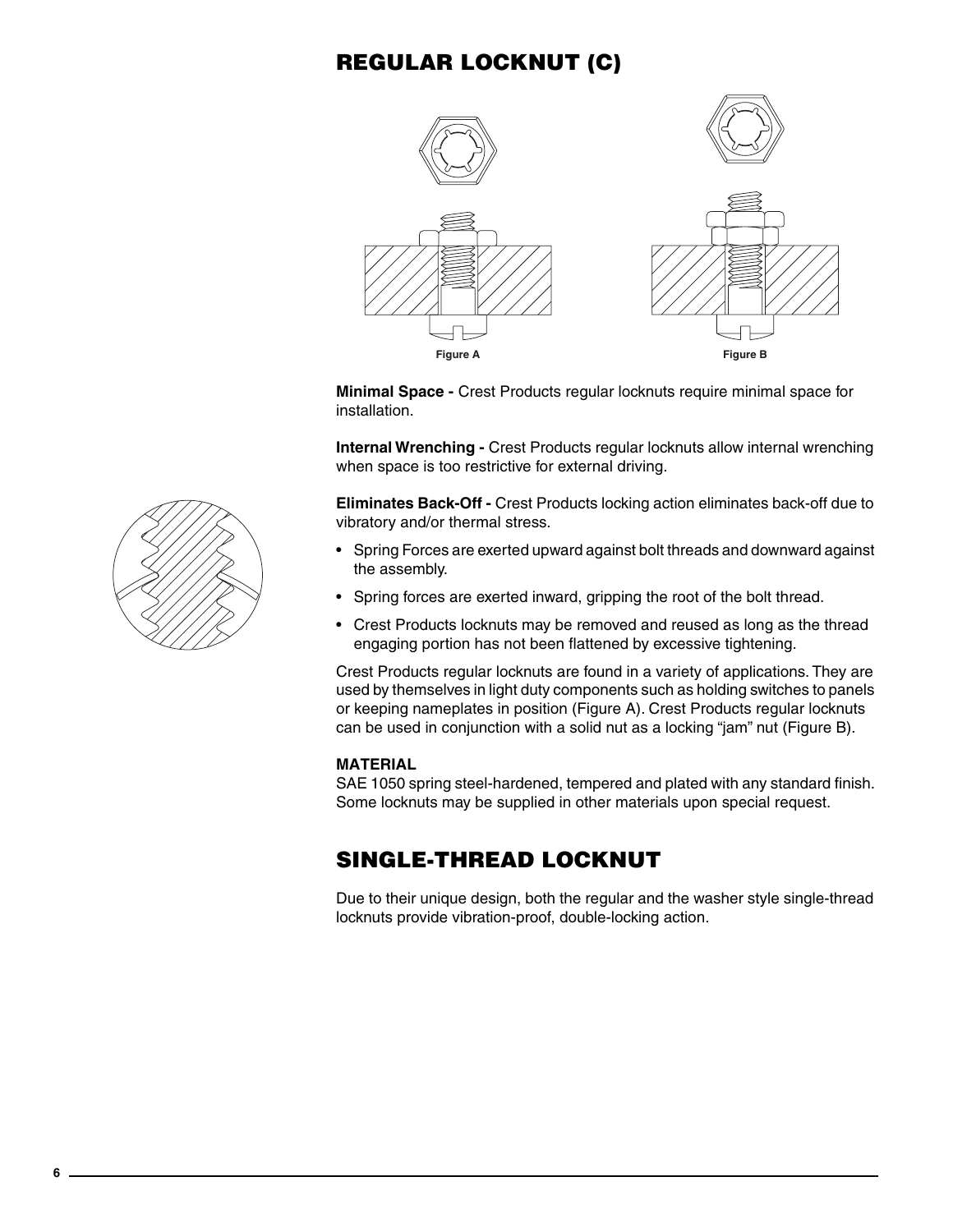### **REGULAR LOCKNUT**

| Part No.   | Stud<br>Size | Width<br>A | Across<br><b>Corners B</b> | HТ<br>С | ΤK<br>D | Box<br>Quantity | Approx.<br>Wgt./M | <b>Notch</b><br><b>Style</b> |
|------------|--------------|------------|----------------------------|---------|---------|-----------------|-------------------|------------------------------|
| C44025     | 4-40         | 1/4        | .289                       | .064    | .010    | 100M            | .2                | 3                            |
| C54025     | 5-40         | 1/4        | .289                       | .064    | .012    | 50M             | .2                | 3                            |
| C64025     | $6 - 40$     | 1/4        | .289                       | .064    | .012    | 140M            | .2                | 3                            |
| C63225-2   | 6-32         | 1/4        | .289                       | .085    | .015    | 80M             | .4                | 2                            |
| C63231     | 6-32         | 5/16       | .361                       | .093    | .013    | 50M             | .5                | 4                            |
| C83234     | 8-32         | 11/32      | .397                       | .099    | .013    | 40M             | .6                | 4                            |
| C102437    | 10-24        | 3/8        | .433                       | .105    | .018    | 30M             | 1.0               | 4                            |
| C103237    | 10-32        | 3/8        | .433                       | .105    | .013    | 32M             | .7                | 4                            |
| C182756    | $1/8 - 27$   | 9/16       | .650                       | .114    | .018    | 13M             | 1.5               | 1                            |
| C142043    | $1/4 - 20$   | 7/16       | .505                       | .123    | .023    | 18M             | 1.5               | 1                            |
| C142843    | 1/4-28       | 7/16       | .505                       | .118    | .018    | 20M             | 1.3               | 1                            |
| C5161856   | 5/16-18      | 9/16       | .650                       | .140    | .018    | 10M             | 2.1               | 1                            |
| C5162450   | 5/16-24      | 1/2        | .577                       | .145    | .020    | 13M             | 1.7               | 2                            |
| C381656    | $3/8 - 16$   | 14/25      | .640                       | .140    | .018    | 10M             | 1.8               | 1                            |
| C381662    | $3/8 - 16$   | .625       | .722                       | .156    | .021    | 7.5M            | 2.8               | 1                            |
| C382456    | $3/8 - 24$   | 9/16       | .650                       | .140    | .018    | 10M             | 1.9               | 2                            |
| C383256    | $3/8 - 32$   | .562       | .650                       | .094    | .013    | 14M             | 1.1               | 2                            |
| C15323262  | 15/32-32     | .625       | .715                       | .090    | .015    | 12M             | 1.2               | 2                            |
| C7162062   | 7/16-20      | 5/8        | .722                       | .150    | .021    | 8M              | 2.5               | 2                            |
| C121381    | $1/2 - 13$   | .806       | .922                       | .190    | .030    | 3M              | 6.3               | 1                            |
| C122075    | $1/2 - 20$   | 3/4        | .850                       | .172    | .023    | 4.5M            | 4.0               | 2                            |
| C9162475   | $9/16 - 24$  | 3/4        | .850                       | .172    | .023    | 5.4M            | 3.7               | 3                            |
| C581193    | $5/8 - 11$   | .937       | 1.100                      | .225    | .035    | 6M              | 9.8               | 1                            |
| C3410112   | $3/4 - 10$   | 11/8       | 1.320                      | .200    | .035    | 4.5M            | 12.2              | 1                            |
| C3410112-1 | $3/4 - 10$   | 11/8       | 1.320                      | .200    | .040    | 3M              | 14.7              | 3                            |
| C3416106   | $3/4 - 16$   | 11/10      | 1.210                      | .215    | .027    | 2M              | 9.0               | 1                            |
| CM601019   | M6X1.0       | 18.87      | 21.54                      | 3.0     | 0.43    | 6M              | 3.2               | 3                            |













**7**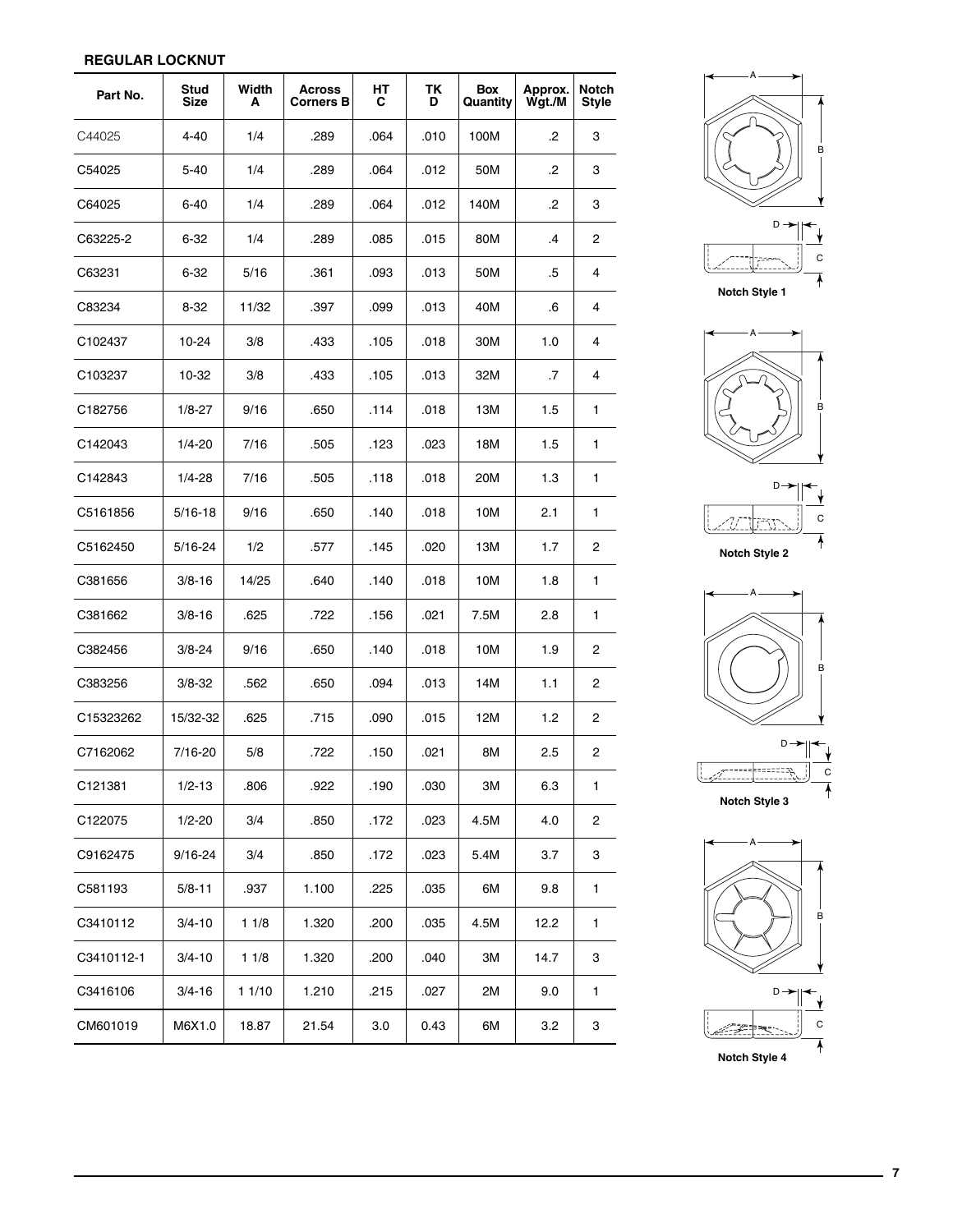### **WASHER LOCKNUTS**

### **REGULAR WASHER LOCKNUT (W)**



Most popular style, rounded crown, various thread sizes available with varying base diameters.

### **WAVY WASHER LOCKNUT (WW)**



Same functions as the regular washer locknut except it has a faceted edge which gives increased resilient "Belleville" locking action when compressed.

**Cost and Inventory Reduction -** A one-piece Crest Products washer locknut combines the functions of an ordinary hex nut, lock washer, and flat washer. If separate sealers are used, these can also be eliminated by using a Crest Products washer locknut with a sealer. There is only one fastener to handle on the assembly line thus, saving time and reducing labor cost with only one fastener to inventory.

**Eliminates Back-off -** Crest Products unique locking design eliminates back-off due to vibratory and/or thermal stress.

- Spring forces are exerted upward against bolt threads and downward against the assembly.
- Spring forces are exerted inward, gripping the root of the bolt thread.
- Crest Products locknuts may be removed and reused as long as the thread engaging portion has not been flattened by excessive tightening.

**Spans Large Clearance Holes -** Large clearance holes may be covered by selecting the appropriate washer base.

**Sealers -** If it is necessary to keep dirt or moisture out, most Crest Products washer locknuts are available with sealers.

Used extensively in lighting, electrical, and automotive industries.

### **MATERIAL**

Crest Products washer locknuts are available in SAE 1050 spring steelhardened, tempered and plated with any standard finish.

### **SINGLE-THREAD LOCKNUT**

Due to their unique design, both the regular and the washer style single-thread locknuts provide vibration-proof, double-locking action.



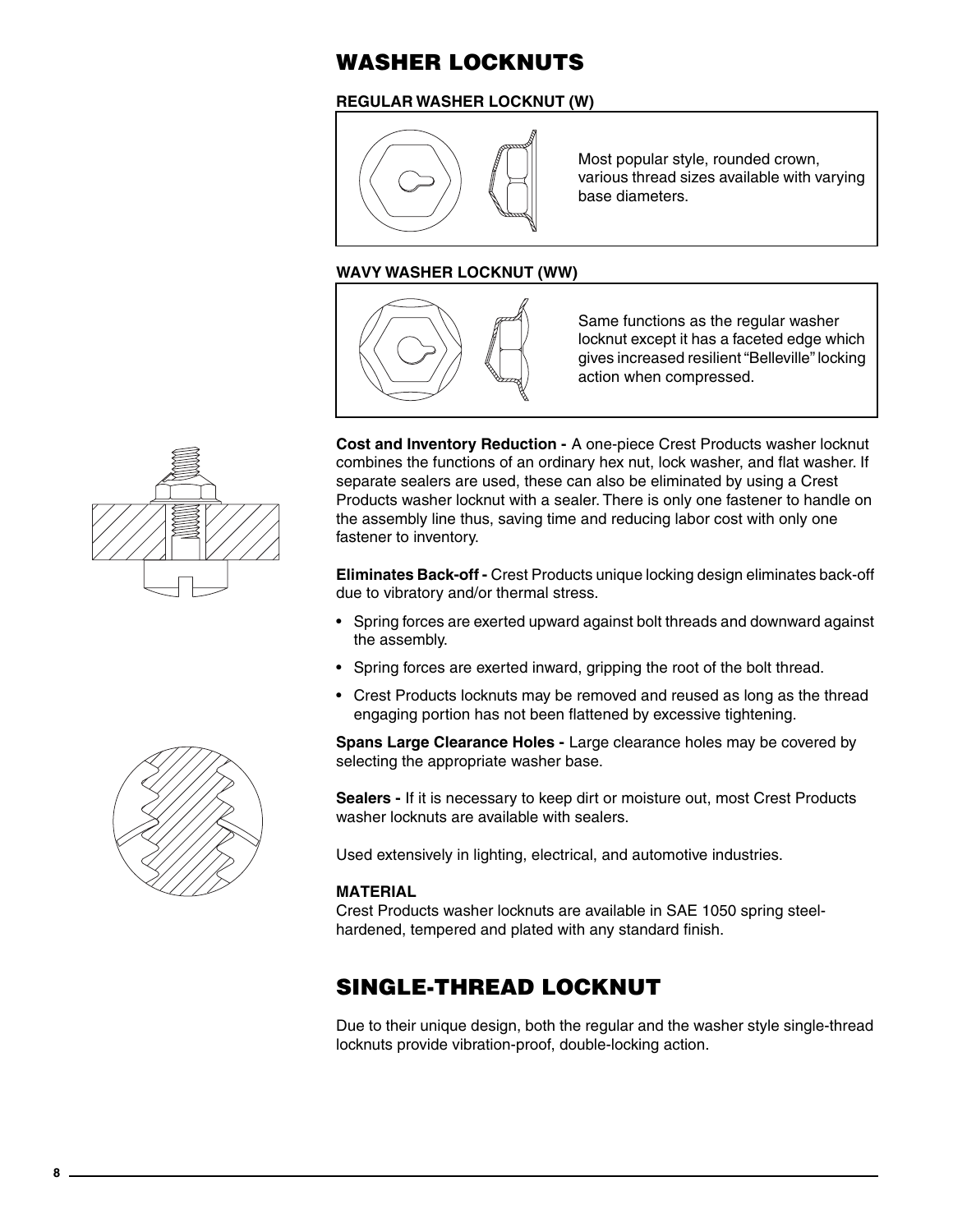### **REGULAR WASHER LOCKNUT**

| Part No. | <b>Stud</b><br><b>Size</b> | Width<br>A | Dia.<br>в | <b>HT</b><br>C | TK<br>D | <b>Box</b><br>Quantity | Approx.<br>Wgt./M |
|----------|----------------------------|------------|-----------|----------------|---------|------------------------|-------------------|
| W63243   | $6 - 32$                   | .312       | .437      | .204           | .013    | 25M                    | .9                |
| W83246   | $8 - 32$                   | 11/32      | .468      | .212           | .015    | 17M                    | 1.0               |
| W83262   | $8 - 32$                   | 11/32      | .625      | .234           | .015    | 20M                    | 1.9               |
| W102450  | 10-24                      | 3/8        | .500      | .231           | .018    | 17.5M                  | 1.5               |
| W103250  | 10-32                      | 3/8        | .500      | .218           | .018    | 15M                    | 1.4               |
| W102462  | 10-24                      | 3/8        | .625      | .249           | .021    | 10M                    | 2.5               |
| W102475  | $10 - 24$                  | 3/8        | .750      | .270           | .018    | 6M                     | 3.0               |
| W142059  | $1/4 - 20$                 | 7/16       | .590      | .261           | .021    | <b>9M</b>              | 2.4               |
| W142068  | $1/4 - 20$                 | 7/16       | .687      | .276           | .021    | 6M                     | 3.0               |
| W142081  | $1/4 - 20$                 | 7/16       | .812      | .275           | .021    | 5M                     | 3.7               |
| W5161881 | $5/16 - 18$                | 1/2        | .812      | .299           | .023    | 4M                     | 4.5               |
| WM601015 | M <sub>6</sub>             | 10.92      | 14.86     | 6.10           | 0.46    | 10M                    | 1.9               |
| WM601018 | M <sub>6</sub>             | 10.92      | 17.86     | 5.94           | 0.46    | 7.5M                   | 2.5               |



#### **WAVY WASHER LOCKNUT**

| Part No.  | <b>Stud</b><br><b>Size</b> | Width<br>A | Dia.<br>в | HТ<br>C | TK<br>D | <b>Box</b><br>Quantity | Approx.<br>Wgt./M |
|-----------|----------------------------|------------|-----------|---------|---------|------------------------|-------------------|
| WW83246   | $8 - 32$                   | 11/32      | .469      | .215    | .015    | 20M                    | 1.0               |
| WW83256   | $8 - 32$                   | .372       | .562      | .249    | .013    | 10M                    | 1.9               |
| WW83262   | $8 - 32$                   | .340       | .625      | .250    | .015    | 10M                    | 1.4               |
| WW102450  | $10 - 24$                  | 3/8        | .500      | .236    | .018    | 15M                    | 1.5               |
| WW102456  | $10 - 24$                  | 3/8        | .562      | .254    | .018    | 10M                    | 1.8               |
| WW102462  | $10 - 24$                  | 3/8        | .625      | .264    | .021    | 9M                     | 2.4               |
| WW102475  | $10 - 24$                  | 3/8        | .750      | .285    | .018    | 6M                     | 3.0               |
| WW142059  | $1/4 - 20$                 | 7/16       | .594      | .266    | .021    | 9M                     | 2.4               |
| WW142068  | $1/4 - 20$                 | 7/16       | .687      | .292    | .021    | 6M                     | 3.2               |
| WWM40712  | M4X0.7                     | 8.91       | 11.10     | 5.77    | 0.38    | 20M                    | 1.1               |
| WWM50814  | M5X0.8                     | 9.91       | 13.89     | 5.94    | 0.43    | 13M                    | 1.4               |
| WWM601015 | M6X1.0                     | 10.92      | 14.86     | 6.17    | 0.46    | 10M                    | 1.9               |
| WWM601018 | M6X1.0                     | 10.92      | 17.83     | 7.31    | 0.46    | 7.5M                   | 2.5               |

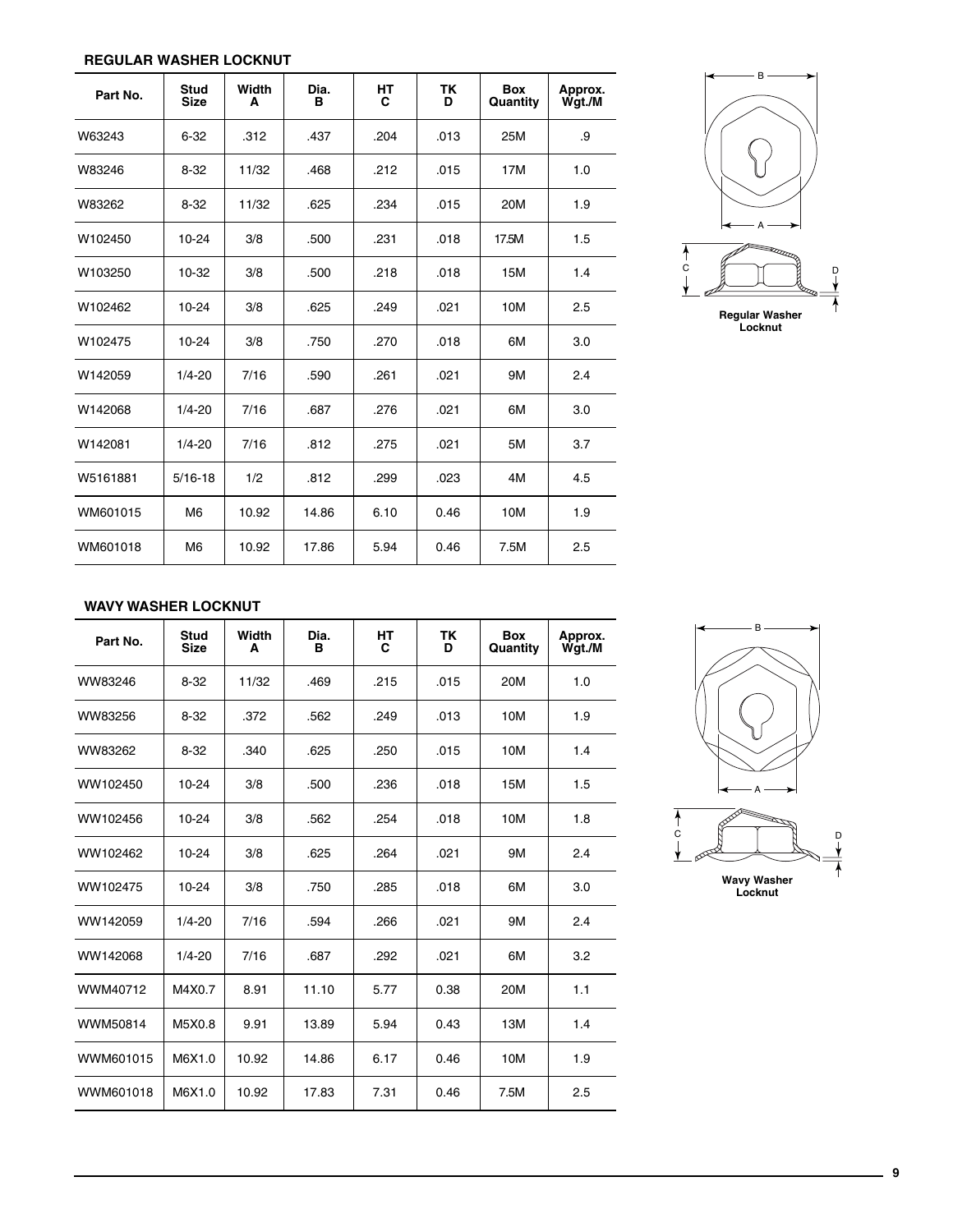### **WASHER LOCKNUTS**

### **GROUNDING WASHER LOCKNUT (WG)**



Provides the advantages of conventional washer type locknuts with electrical grounding action. Three tooth-like elements extend from the washer base to penetrate through non-conductive coatings or corroded surfaces to provide a "ground" for electrical assemblies.

### **DEPRESSED WASHER LOCKNUT (WD)**



Features a low crown for use on assemblies where minimal bolt length is essential. Widely used in the electrical industry.

### **INVERTED WASHER LOCKNUT (DE)**



Same as depressed washer style except it is flat on the top. Extensive use for lamps and switches.



**Cost and Inventory Reduction -** A one-piece Crest Products washer locknut combines the functions of an ordinary hex nut, lock washer, and flat washer. If separate sealers are used, these can also be eliminated by using a Crest Products washer locknut with a sealer. There is only one fastener to handle on the assembly line thus, saving time and reducing labor cost with only one fastener to inventory.

**Eliminates Back-off -** Crest Products unique locking design eliminates back-off due to vibratory and/or thermal stress.

- Spring forces are exerted upward against bolt threads and downward against the assembly.
- Spring forces are exerted inward, gripping the root of the bolt thread.
- Crest Products locknuts may be removed and reused as long as the thread engaging portion has not been flattened by excessive tightening.

**Spans Large Clearance Holes -** Large clearance holes may be covered by selecting the appropriate washer base.

**Sealers -** If it is necessary to keep dirt or moisture out, most Crest Products washer locknuts are available with sealers.

Used extensively in lighting, electrical, and automotive industries.

### **MATERIAL**

Crest Products washer locknuts are available in SAE 1050 spring steelhardened, tempered and plated with any standard finish.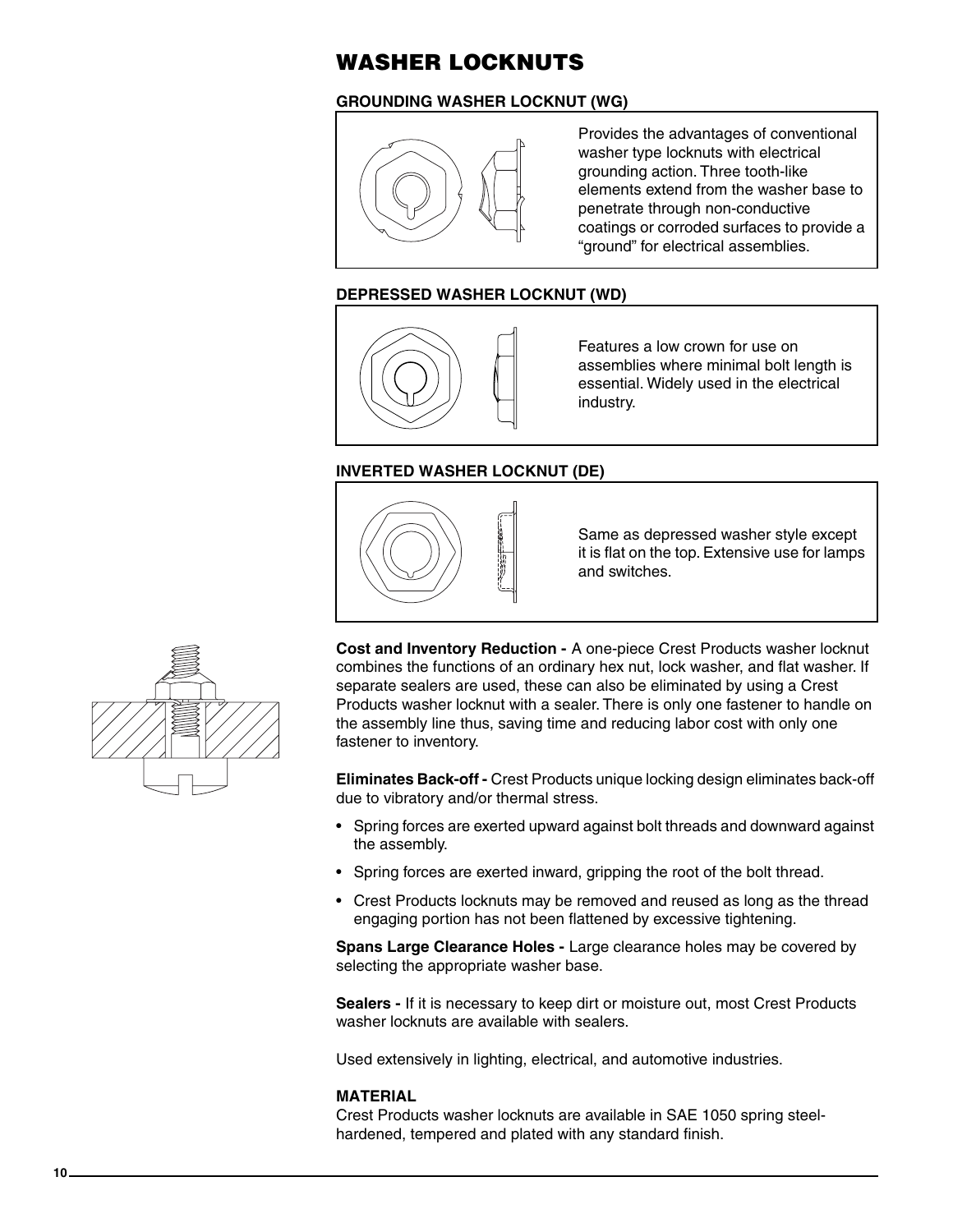### **GROUNDING WASHER LOCKNUT**

| Part No.  | <b>Stud</b><br><b>Size</b> | Width<br>A | Dia.<br>в | HТ<br>С | ΤK<br>D | <b>Box</b><br>Quantity | Approx.<br>Wgt./M |
|-----------|----------------------------|------------|-----------|---------|---------|------------------------|-------------------|
| WG83246   | $8 - 32$                   | 11/32      | .468      | .207    | .015    | 20M                    | 1.0               |
| WG102450  | $10 - 24$                  | 3/8        | .500      | .233    | .018    | 15M                    | 1.4               |
| WG142081  | $1/4 - 20$                 | 7/16       | .810      | .292    | .021    | 4.5M                   | 3.9               |
| WGM601018 | M6X1.0                     | 10.92      | 20.57     | 7.42    | 0.53    | 5M                     | 3.9               |



### **DEPRESSED WASHER LOCKNUT**

| Part No.  | <b>Stud</b><br><b>Size</b> | Width<br>A | Dia.<br>в | HТ<br>C | <b>TK</b><br>D | Box<br>Quantity | Approx.<br>Wgt./M |
|-----------|----------------------------|------------|-----------|---------|----------------|-----------------|-------------------|
| WD83246   | $8-32$                     | 11/32      | .468      | .159    | .017           | 20M             | 1.1               |
| WD103250  | 10-32                      | 3/8        | .500      | .166    | .018           | 18M             | 1.3               |
| WD182787  | $1/8 - 27$                 | 9/16       | .875      | .188    | .021           | 6M              | 3.8               |
| WD383262  | $3/8 - 32$                 | 1/2        | .625      | .155    | .015           | 10M             | 1.5               |
| WWD103250 | 10-32                      | 3/8        | .500      | .182    | .018           | 18M             | 1.3               |



### **INVERTED WASHER LOCKNUT**

| Part No.  | <b>Stud</b><br><b>Size</b> | Width<br>A | Dia.<br>в | HТ<br>С | TΚ<br>D | <b>Box</b><br>Quantity | Approx.<br>Wgt./M |
|-----------|----------------------------|------------|-----------|---------|---------|------------------------|-------------------|
| DE382481  | $3/8 - 24$                 | 5/8        | .812      | .140    | .020    | 5M                     | 3.4               |
| DE7162081 | 7/16-20                    | 5/8        | .812      | .190    | .020    | 5M                     | 3.2               |

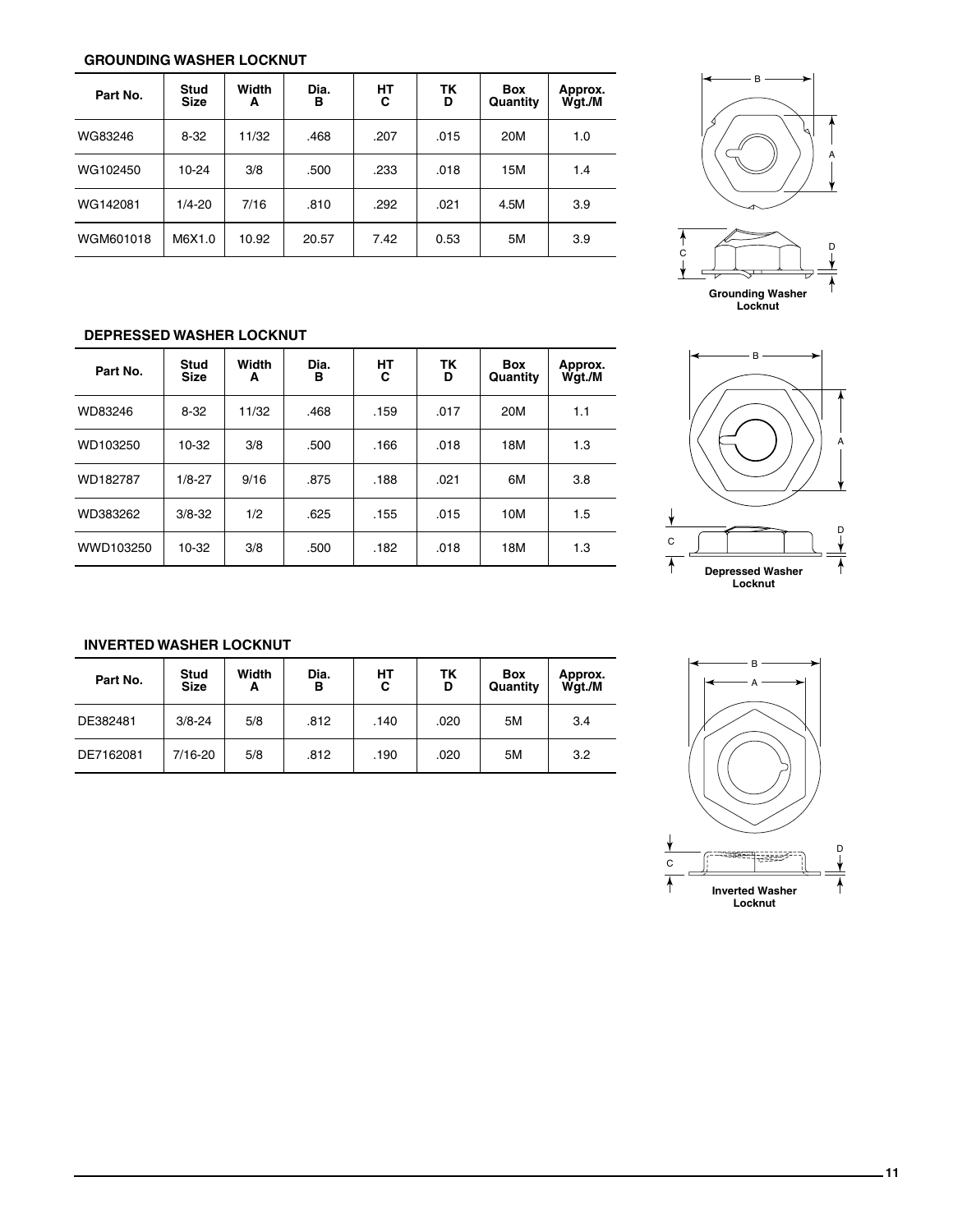### **PUSH-ON FASTENERS**

### **PUSH-ON HAT FASTENER (HP)**



Decorative and covers unsightly stud ends. Protects from scratches or snags.

### **PUSH-ON RETAINER FASTENER (P)**



Available in a wide variety of sizes. Capacity for positioning anywhere along a stud, wire or rod.

**Reduce Cost -** Crest Products push-on fasteners eliminate costly secondary operations such as notching, threading or drilling. They are designed to hold components on plain round shafts, rods or axles.

**Fast Assembly -** No need to find a thread or turn a nut down with a torque wrench. These "push-ons" can be quickly pushed on a shaft or stud.

**Knock-down Products -** Crest Products push-on fasteners are ideal for products which are shipped knock-down because assembly is very simple.

Used in almost every industry, Crest Products push-on fasteners are found in such diverse applications ranging from toy wheels, to paint rollers, to boat trailer rollers.

### **STUDS AND RODS**

The design and workmanship of the stud or rod is critical for the successful application of push-on fasteners. The following are design requirements.

- The stud/rods must be to size and round within a tolerance of  $\pm$  .0025 inch (.06mm). Care must be taken if the shaft is prepared using a shearing process, as out-of-round conditions can occur.
- The material must not have a hardness of greater than 78 on 30T scale. If the stud/rod is too hard the teeth will not bite into the material.
- The stud/rod should NOT be chrome plated. Chrome plating is very hard and can prevent the push-on teeth from biting into the shaft. Nickel plating with a thickness greater than .0003 inch should also be avoided.
- The stud/rod should have a lead in angle or chamfer. Sharp edges with burrs can prevent proper functioning of the fastener.
- The minimum pull-off loads listed are static load tests performed under laboratory conditions on metal shafts that meet the above conditions. You may see variations in performance in your application.

### **APPLICATION TIPS**

Fixtures should be used to apply the fasteners. The fasteners should be presented squarely to the stud or rod, crooked application can affect the performance of the fastener.

Hat push-on fasteners should be applied with a load on the top of the hat, avoid applying a load to the brim of the hat.

When installing "P" type fasteners, use a fixture that pushes squarely on the OD but avoids interfering with the petals of the fastener.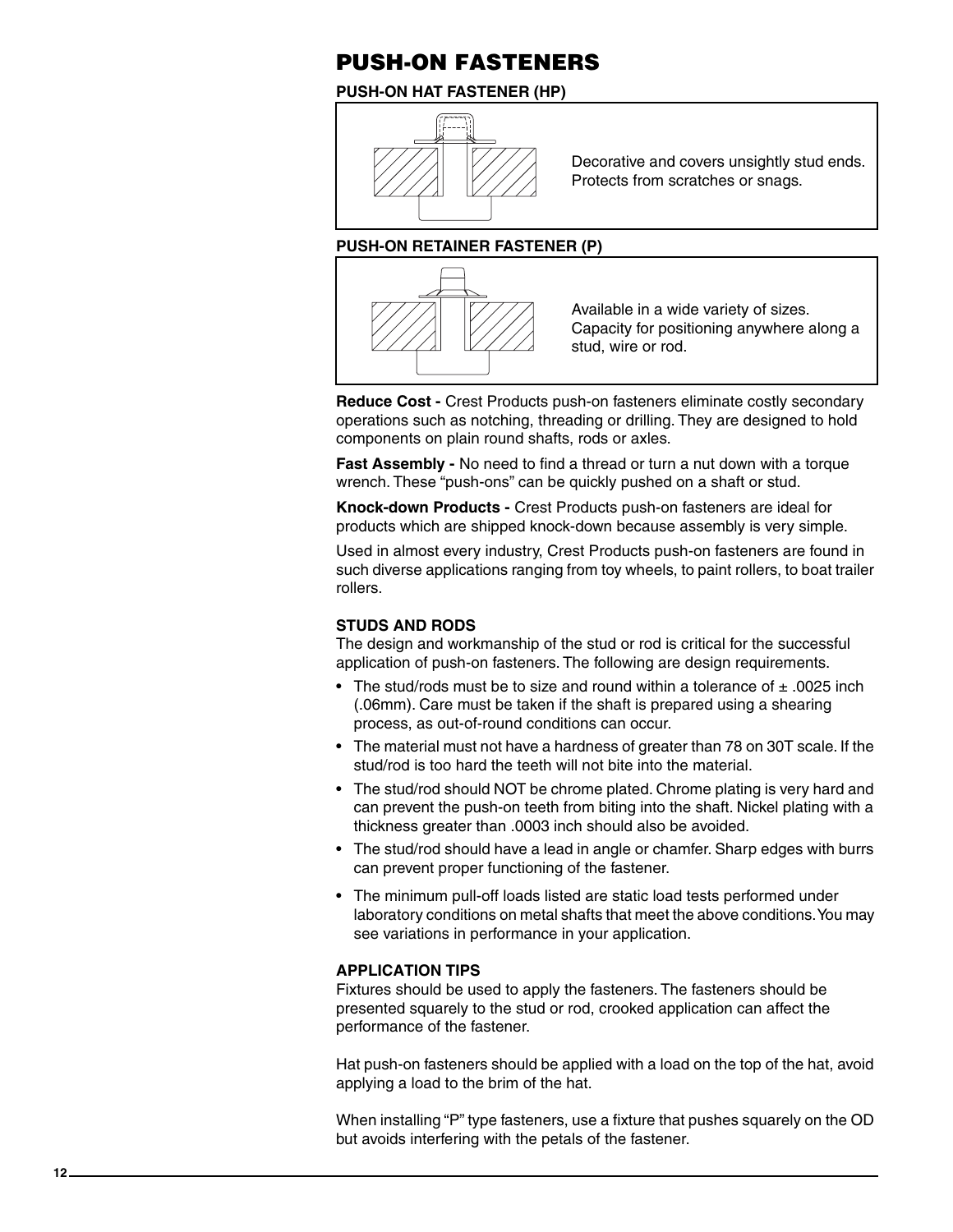#### **PUSH-ON HAT FASTENER**

| Part No. | <b>Stud Size</b> | Washer<br>Dia. A | HТ<br>в | TK<br>С | <b>Box</b><br>Quantity | Min. Pull-<br>Off (Lbs.) |
|----------|------------------|------------------|---------|---------|------------------------|--------------------------|
| HP18843  | 3/16             | .437             | .202    | .015    | 23M                    | 220                      |
| HP18850  | 3/16             | .500             | .202    | .015    | 18M                    | 220                      |
| HP25056  | 1/4              | .560             | .205    | .018    | 12M                    | 360                      |
| HP31262  | 5/16             | .625             | .236    | .020    | 9M                     | 460                      |
| HP37568  | 3/8              | .688             | .234    | .020    | 7M                     | 380                      |
| HP37575  | 3/8              | .750             | .270    | .025    | 5M                     | 700                      |
| HP71687  | 7/16             | .875             | .328    | .030    | 3M                     | 825                      |
| HP50094  | 1/2              | .940             | .330    | .030    | 2.5M                   | 800                      |
| HP58118  | 5/8              | 1.190            | .413    | .030    | 1.3M                   | 1500                     |
| HP7513   | 3/4              | 1.310            | .413    | .035    | 1.1M                   | 1500                     |



### **PUSH-ON RETAINER FASTENER**

| Part No.    | <b>Stud Size</b> | OD<br>A | HТ<br>С | TΚ<br>в | <b>Box</b><br>Quantity | Min. Pull-<br>Off (Lbs.) |
|-------------|------------------|---------|---------|---------|------------------------|--------------------------|
| P06219-10   | 1/16             | .195    | .038    | .010    | 80M                    | 75                       |
| P11737-13   | .117             | .375    | .052    | .013    | 80M                    | 300                      |
| P125312-15  | 1/8              | .312    | .052    | .015    | 140M                   | 300                      |
| P12537-13   | 1/8              | .375    | .052    | .013    | 100M                   | 300                      |
| P15643-10   | 5/32             | .437    | .047    | .010    | 60M                    | 60                       |
| P15643-13   | 5/32             | .437    | .055    | .013    | 60M                    | 180                      |
| P18843-10   | 3/16             | .437    | .056    | .010    | 60M                    | 200                      |
| P18843-13   | 3/16             | .437    | .060    | .013    | 60M                    | 300                      |
| P18843-15   | 3/16             | .437    | .064    | .015    | 60M                    | 400                      |
| P18853-10   | 3/16             | .531    | .060    | .010    | 45M                    | 60                       |
| P18853-17   | 3/16             | .531    | .075    | .017    | 35M                    | 400                      |
| P21853-10   | 7/32             | .531    | .055    | .010    | 30M                    | 200                      |
| P21853-17   | 7/32             | .531    | .068    | .017    | 45M                    | 580                      |
| P21953-13   | .219             | .531    | .067    | .013    | 30M                    | 200                      |
| P24053-10   | .240             | .531    | .054    | .010    | 45M                    | 200                      |
| P24053-17   | .240             | .531    | .048    | .017    | 30M                    | 400                      |
| P24053-17-1 | .240             | .531    | .069    | .017    | 25M                    | 600                      |
| P25053-13   | 1/4              | .531    | .055    | .013    | 40M                    | 400                      |
| P25053-17   | 1/4              | .531    | .066    | .017    | 30M                    | 600                      |
| P25075-21   | 1/4              | .750    | .060    | .021    | 17.5M                  | 700                      |
| P31262-15   | 5/16             | .625    | .050    | .015    | 25M                    | 300                      |
| P31262-21   | 5/16             | .626    | .072    | .021    | 20M                    | 900                      |
| P31262-25   | 5/16             | .625    | .070    | .025    | 20M                    | 500                      |
| P37575-17   | 3/8              | .750    | .061    | .017    | 18M                    | 700                      |
| P37575-25   | 3/8              | .750    | .081    | .025    | 13M                    | 900                      |
| PL12537-15  | 1/8              | .375    | .063    | .015    | 75M                    | 60                       |
| PS25093-15  | 1/4              | .938    | .083    | .015    | 15M                    | 100                      |
| PS31294-15  | 5/16             | .940    | .097    | .015    | 15M                    | 200                      |
| PS37594-15  | 3/8              | .940    | .093    | .015    | 15M                    | 250                      |
| PS50094-15  | 1/2              | .940    | .064    | .015    | 10M                    | 500                      |
| PM3295-13   | M3.2             | 9.50    | 1.40    | 0.33    | 99M                    | 100                      |
| PM4011-10   | M4               | 11.18   | 1.40    | 0.25    | 75M                    | 100                      |
| PM5011-10   | M <sub>5</sub>   | 11.10   | 1.32    | 0.25    | 60M                    | 100                      |
| PM5015-15   | M <sub>5</sub>   | 15.87   | 1.45    | 0.38    | 25M                    | 300                      |
| PM6013-10   | M <sub>6</sub>   | 13.46   | 1.40    | 0.25    | 40M                    | 200                      |
| PM6135-17   | M6.1             | 13.49   | 1.68    | 0.43    | 30M                    | 300                      |
| PM10019     | M <sub>10</sub>  | 19.05   | 1.90    | 0.63    | 15M                    | TBD                      |





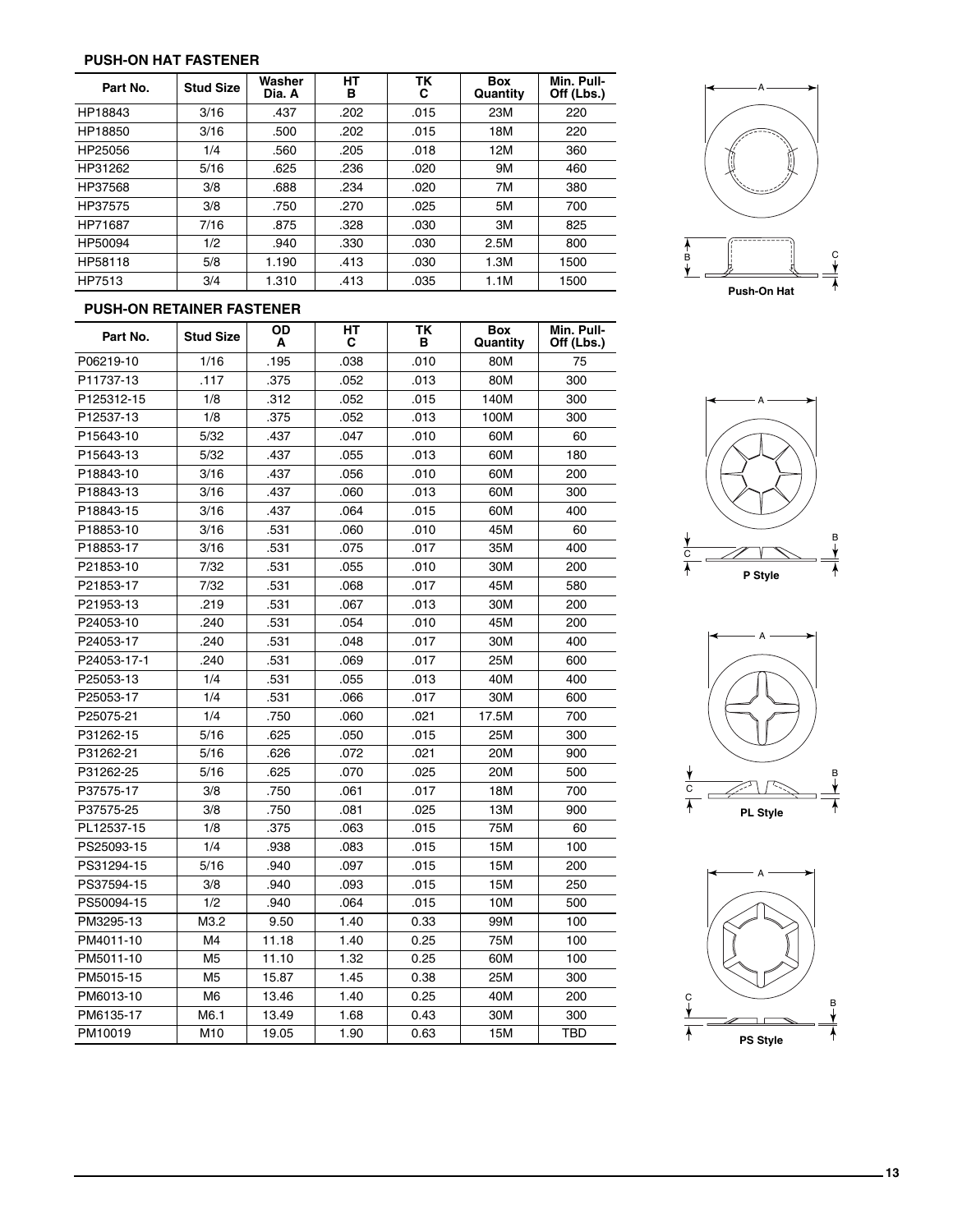### **SELF-THREADING LOCKNUTS AND WASHERS**



**Assembly Savings -** Self-threading action provides savings by eliminating costly operations such as threading, grooving, cross drilling and other secondary operations.

**Eliminates Back-off -** Crest Products sure-locking power provides resistance to vibration and eliminates the problem of nut back-off.

**Faster Assembly -** No thread to find, fewer parts to assemble.

**Spans Large Clearance Holes -** Integral base on washer style (SW, SWW, SWI) eliminates need for flat washer by spanning the clearance hole.

**Available with Sealers -** Contact Crest Products for details.

### **STUDS**

The design and workmanship of the stud is important for the successful application of self-threading fasteners. The following are design requirements.

- The stud should have a chamfer to help start the fastener, as per the sketch on this page.
- Metal studs must be to size and round within a tolerance of  $\pm$  .0025 (.06mm).
- Metal studs must not have a hardness of greater than 80 on the B scale.

### **INSTALLATION TIPS**

- Excessive tightening torque can strip plastic studs, use appropriate torque driving systems.
- It is important to start the nut square. If the nut is started crooked it may strip the stud or break it off when it seats.

### **MATERIAL**

SAE 1050 spring steel-hardened, tempered and plated with any standard finish.



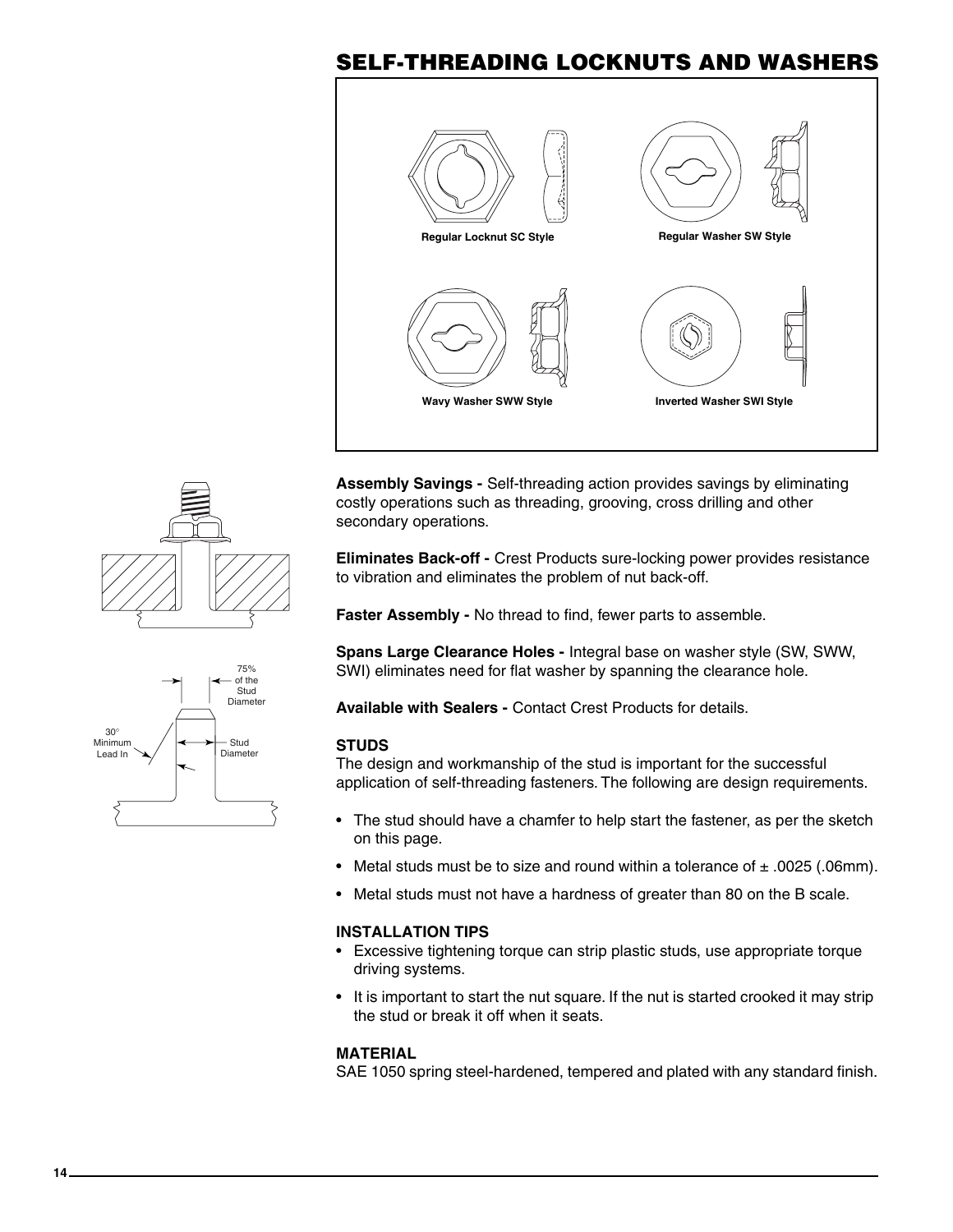#### **SELF-THREADING LOCKNUT**

| Part No.  | <b>Stud</b><br><b>Size</b> | <b>Hex</b><br>Width A | Across<br><b>Corners B</b> | НΤ<br>С | TK<br>D | <b>Box</b><br>Quantity | Approx.<br>Wgt./M |
|-----------|----------------------------|-----------------------|----------------------------|---------|---------|------------------------|-------------------|
| SC12525   | 1/8                        | 1/4                   | .280                       | .090    | .015    | 80M                    | .4                |
| SC12531   | 1/8                        | 3/10                  | .354                       | .100    | .017    | 45M                    | $\cdot$ 7         |
| SC18837   | 3/16                       | 3/8                   | .433                       | .116    | .018    | 30M                    | .9                |
| SC18850   | 3/16                       | 1/2                   | .567                       | .129    | .020    | 14M                    | 1.9               |
| SC21843   | .218                       | .437                  | .503                       | .118    | .018    | 14M                    | 1.7               |
| SC25050   | 1/4                        | 1/2                   | .577                       | .140    | .020    | 15M                    | 1.8               |
| SC37568   | 3/8                        | .688                  | .784                       | .165    | .023    | 6M                     | 3.6               |
| SC43868   | .438                       | .688                  | .791                       | .165    | .023    | 5M                     | 3.5               |
| SCM5010-1 | M <sub>5</sub>             | 9.91                  | 11.35                      | 2.82    | 0.46    | 18M                    | 1.5               |





#### **SELF-THREADING WASHER**

| Part No. | <b>Stud</b><br>Size | Hex<br>Width A | Across<br><b>Corners B</b> | Dia.<br>С | HТ<br>D | ΤK   | <b>Box</b><br>Quantity | Approx.<br>Wqt./M |
|----------|---------------------|----------------|----------------------------|-----------|---------|------|------------------------|-------------------|
| SW12544  | 1/8                 | 5/16           | .354                       | .437      | .186    | .020 | 20M                    | 1.1               |
| SW12553  | 1/8                 | 5/16           | .354                       | .532      | .190    | .020 | 16M                    | 1.6               |
| SW15656  | 5/32                | 3/8            | .425                       | .562      | .211    | .020 | 12M                    | 1.9               |
| SW18850  | 3/16                | 3/8            | .425                       | .500      | .215    | .020 | 15M                    | 1.5               |
| SW18862  | 3/16                | 3/8            | .425                       | .625      | .235    | .021 | 10M                    | 2.4               |
| SW18856  | 3/16                | 3/8            | .426                       | .562      | .225    | .020 | 12M                    | 2.0               |
| SW25059  | 1/4                 | 7/16           | .495                       | .594      | .232    | .021 | 10M                    | 2.2               |
| SW25068  | 1/4                 | 7/16           | .495                       | .687      | .247    | .021 | 7M                     | 2.7               |
| SWM5015  | M <sub>5</sub>      | 9.91           | 11.30                      | 14.88     | 5.46    | 0.53 | 10M                    | 2.0               |





**SW Style**

### **SELF-THREADING INVERTED WASHER**

| Part No.    | <b>Stud</b><br><b>Size</b> | Hex<br><b>Width A</b> | <b>Across</b><br><b>Corners B</b> | Dia.<br>С | HТ<br>D | TK   | <b>Box</b><br>Quantity | Approx.<br>Wqt./M |
|-------------|----------------------------|-----------------------|-----------------------------------|-----------|---------|------|------------------------|-------------------|
| SWI12563    | 1/8                        | .310                  | .352                              | .625      | .163    | .018 | 12M                    | 1.9               |
| SWI12575    | 1/8                        | 5/16                  | .356                              | .750      | .163    | .018 | 10M                    | 2.5               |
| SWI12575-1  | 1/8                        | 3/8                   | .360                              | .750      | .113    | .018 | 10M                    | 2.4               |
| SWI12575-3  | 1/8                        | 5/16                  | .356                              | .750      | .113    | .018 | 12M                    | 2.8               |
| SWI18875    | 3/16                       | 3/8                   | .430                              | .750      | .113    | .018 | 10M                    | 2.4               |
| SWI18875-1  | 3/16                       | 3/8                   | .430                              | .750      | .118    | .018 | 10M                    | 2.4               |
| SWI18875-2  | 3/16                       | 3/8                   | .430                              | .750      | .163    | .018 | 8M                     | 2.6               |
| SWI18875-18 | 3/16                       | 3/8                   | .428                              | .750      | .153    | .018 | 8M                     | 2.7               |





**SWI Style**

### **SELF-THREADING WAVY WASHER**

| Part No. | <b>Stud</b><br><b>Size</b> | Hex<br><b>Width A</b> | Across<br><b>Corners B</b> | Dia.<br>C | HТ<br>D | ТΚ   | <b>Box</b><br>Quantity | Approx.<br>Wgt./M |
|----------|----------------------------|-----------------------|----------------------------|-----------|---------|------|------------------------|-------------------|
| SWW12544 | 1/8                        | 5/16                  | .354                       | .437      | .186    | .020 | 20M                    | 1.1               |
| SWW12553 | 1/8                        | 5/16                  | .354                       | .532      | .207    | .020 | 16M                    | 1.6               |
| SWW18850 | 3/16                       | 3/8                   | .425                       | .500      | .211    | .020 | 15M                    | $1.5\,$           |
| SWW18856 | 3/16                       | 3/8                   | .425                       | .562      | .229    | .020 | 12M                    | 1.8               |
| SWW18862 | 3/16                       | 3/8                   | .425                       | .625      | .239    | .024 | 10M                    | 2.3               |
| SWW22059 | .220                       | .433                  | .495                       | .594      | .237    | .020 | 10M                    | 2.0               |
| SWW25059 | 1/4                        | 7/16                  | .496                       | .594      | .237    | .021 | 10M                    | 2.0               |
| SWW25068 | 1/4                        | 7/16                  | .496                       | .687      | .263    | .021 | 7M                     | 2.7               |
| SWWM3211 | 3.2                        | 7.80                  | 9.02                       | 11.18     | 4.72    | 0.51 | 20M                    | 1.1               |
| SWWM5018 | 5.0                        | 9.91                  | 11.35                      | 17.88     | 6.35    | 0.53 | 4M                     | 2.7               |
| SWWM5021 | 5.0                        | 9.91                  | 11.35                      | 20.85     | 6.86    | 0.53 | 2.5M                   | 3.6               |
| SWWM6315 | 6.3                        | 10.92                 | 12.52                      | 14.99     | 6.32    | 0.53 | 4.5M                   | 2.2               |
| SWWM6318 | 6.3                        | 10.92                 | 12.52                      | 17.88     | 7.11    | 0.53 | 6.5M                   | 3.0               |
| SWWM8020 | 8.0                        | 12.88                 | 14.76                      | 19.86     | 7.85    | 0.58 | 2M                     | 4.3               |





**SWW Style**

### **SELF-THREADING WASHER SPECIALS**

| Part No.  | <b>Stud</b><br><b>Size</b> | Hex<br><b>Width A</b> | Across<br><b>Corners B</b> | Dia.  | НΤ   | <b>TK</b> | Box<br>Quantity | Approx.<br>Wat./M |
|-----------|----------------------------|-----------------------|----------------------------|-------|------|-----------|-----------------|-------------------|
| SWGP33075 | 330                        | .496                  | -                          | .755  | .290 | 023       | 8Μ              | 2.7               |
| SZM8199   | M8                         | 12.90                 | 14.50                      | 19.86 | 3.99 | 0.53      | 4M              | 3.0               |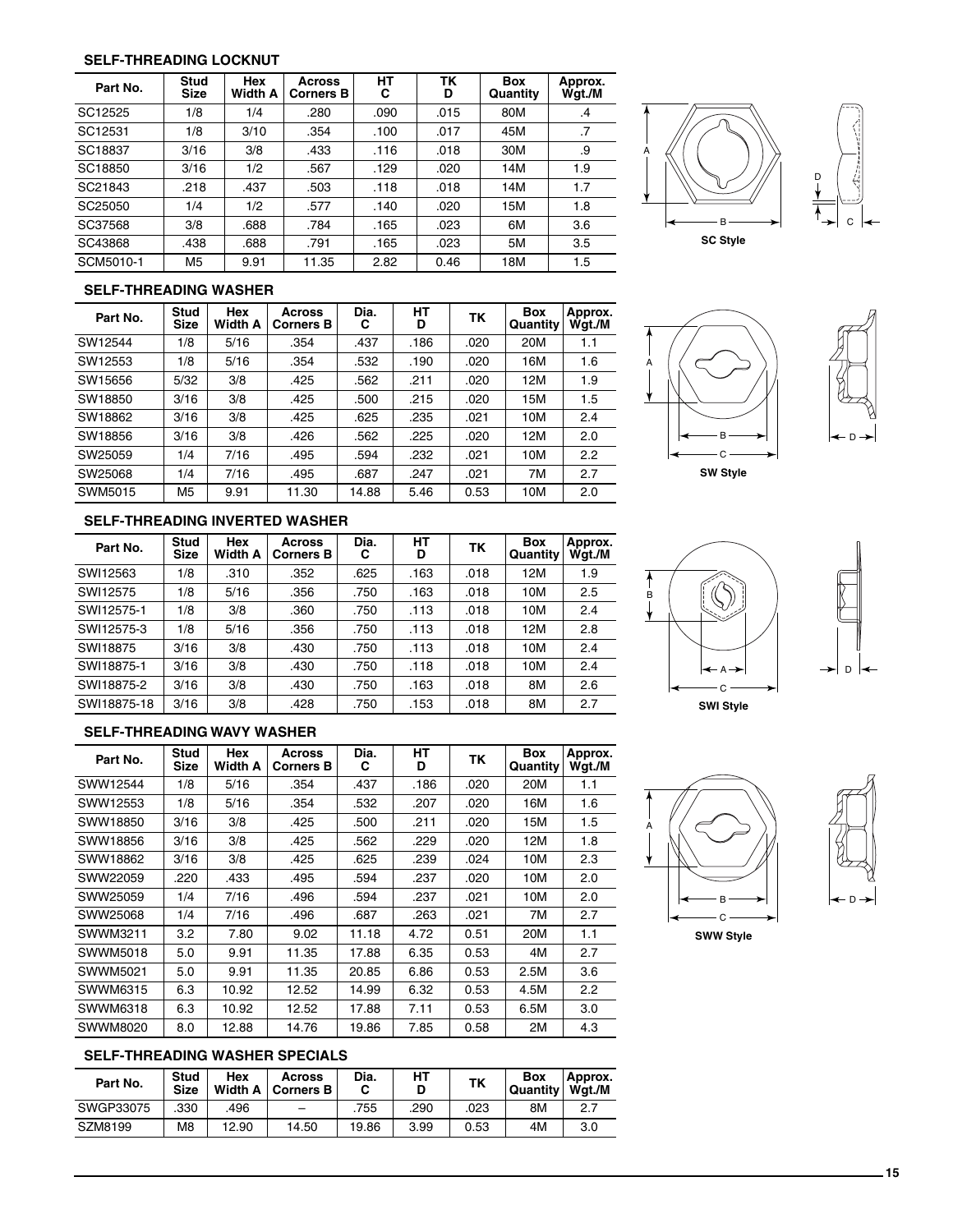### **ADDITIONAL PRODUCTS**

### **ISOLATOR ASSEMBLIES SLEEVE AND GROMMET ASSEMBLIES**



*Crest Products, Inc. manufactures a variety of other specialty stampings to solve tough fastener problems. Contact Crest Products, Inc. for further information.*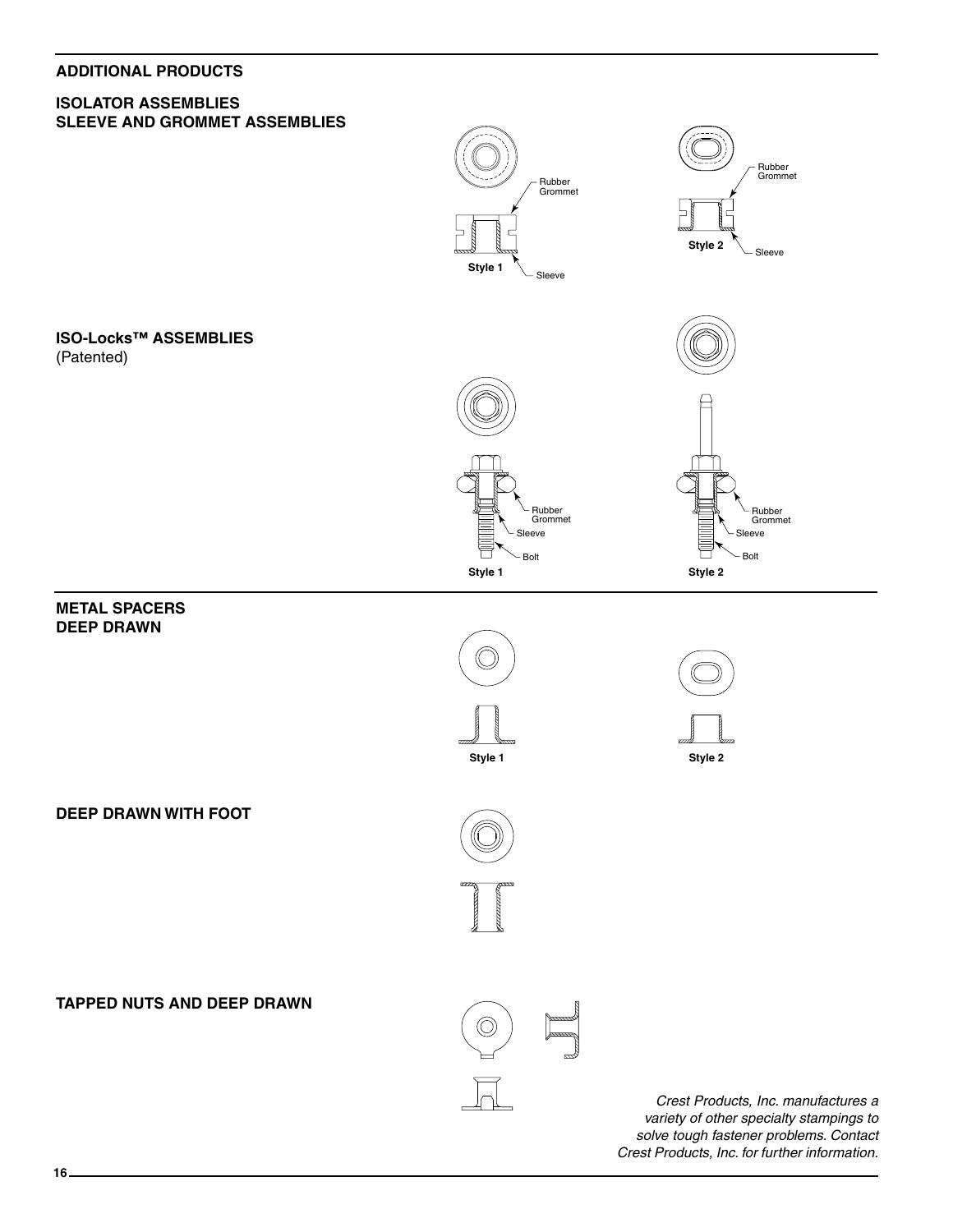### **MATERIAL AND STANDARD FINISHES**

The material for the majority of our fasteners in this catalog is 1050 steel. Some products are also offered in a variety of materials such as stainless and phos bronze. Call your Crest Products, Inc. customer service representative for further information.

| <b>Finish</b>          | <b>Description</b>                                         |
|------------------------|------------------------------------------------------------|
| Plain                  | Hardened and tempered, no secondary finish                 |
| <b>Mechanical Zinc</b> | Available with clear, yellow and black dichromate finishes |
| Electro Zinc           | Available with clear, yellow and black dichromate finishes |
| Phosphate and Oil      | Dull black finish                                          |

Crest Products, Inc. can supply finishes to meet various automotive and OEM standards in addition to the above standard finishes. Contact your Crest Products, Inc. customer service representative for further information.

#### **GENERAL INFORMATION**

Website: www.crestproducts.com

|                                  | <b>Crest Products, Inc.</b>                             | <b>Minimum Order:</b>                      |  |  |
|----------------------------------|---------------------------------------------------------|--------------------------------------------|--|--|
| 2001 Buck Lane<br>P.O. Box 14051 | Lexington, KY 40512-4051                                | \$1,000 per order and<br>\$5,000 yearly    |  |  |
| Phone:<br>Fax:<br>e-mail:        | 859-255-6400<br>859-255-7588<br>sales@crestproducts.com | Terms:<br>Net 30 days<br>FOB Lexington, KY |  |  |

**Certifications:** ISO-9002 QS-9000

*Data in this catalog is presented as a general guide. Specifications are subject to modification without notice.*